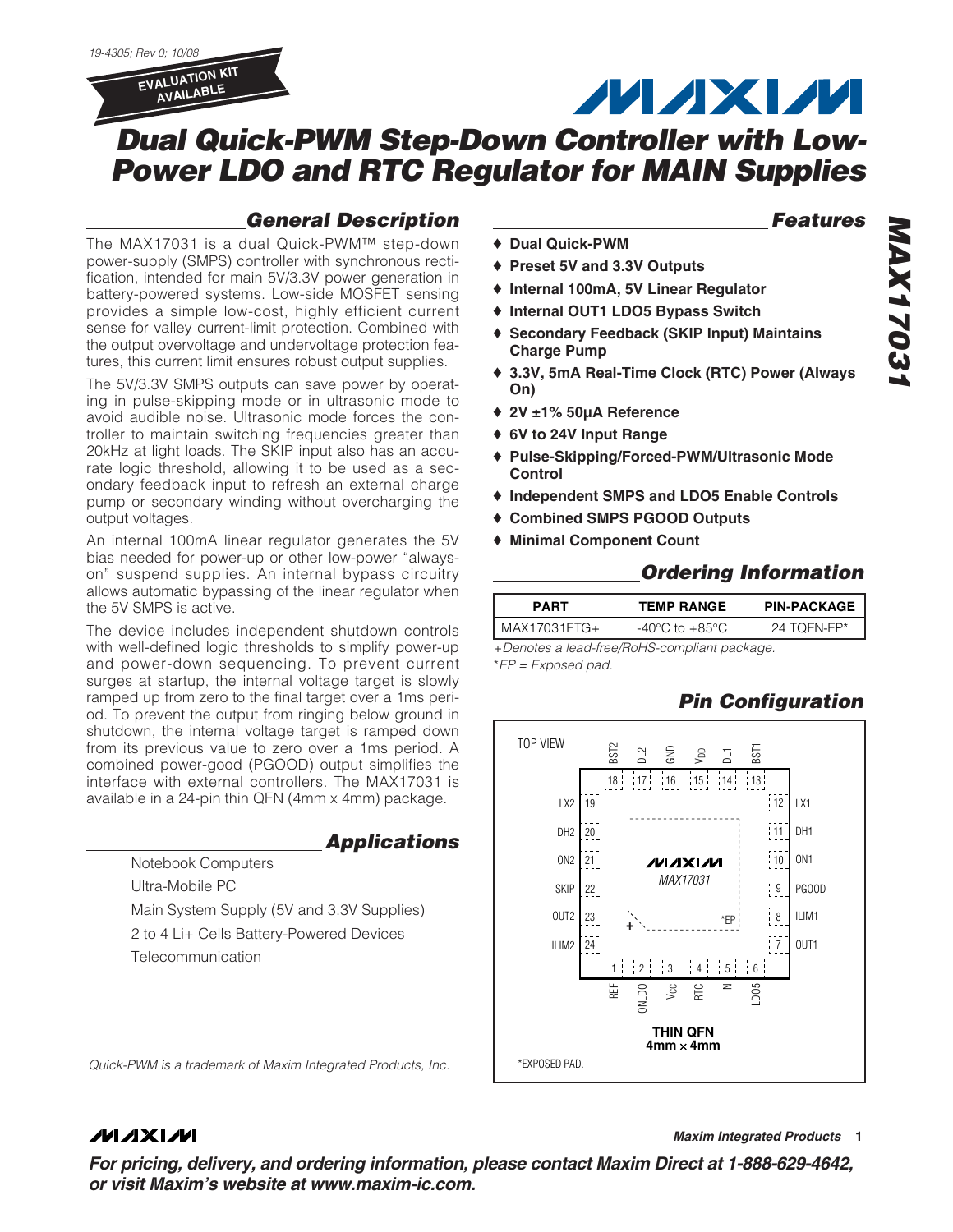## **ABSOLUTE MAXIMUM RATINGS**

| LDO5, RTC, REF Short Circuit to GNDMomentary          |  |
|-------------------------------------------------------|--|
|                                                       |  |
| LDO5 Current (Internal Regulator) Continuous +100mA   |  |
| LDO5 Current (Switched Over) Continuous +200mA        |  |
| Continuous Power Dissipation ( $T_A = +70^{\circ}C$ ) |  |
| 24-Pin, 4mm x 4mm Thin QFN (T2444-3)                  |  |
|                                                       |  |
| Operating Temperature Range 40°C to +85°C             |  |
|                                                       |  |
| Storage Temperature Range -65°C to +150°C             |  |
| Lead Temperature (soldering, 10s) +300°C              |  |

**Note:** Measurements are valid using a 20MHz bandwidth limit.

Stresses beyond those listed under "Absolute Maximum Ratings" may cause permanent damage to the device. These are stress ratings only, and functional operation of the device at these or any other conditions beyond those indicated in the operational sections of the specifications is not implied. Exposure to absolute maximum rating conditions for extended periods may affect device reliability.

## **ELECTRICAL CHARACTERISTICS**

(Circuit of Figure 2, no load on LDO5, RTC, OUT1, OUT2, and REF,  $V_{IN} = 12V$ ,  $V_{DD} = V_{CC} = V_{SKIP} = 5V$ , ONLDO = RTC, ON1 = ON2  $=$  V<sub>CC</sub>, **T<sub>A</sub>** = 0°C to +85°C, unless otherwise noted. Typical values are at T<sub>A</sub> = +25°C.)

| <b>PARAMETER</b>                    | <b>SYMBOL</b>     | <b>CONDITIONS</b>                                                                                   | <b>MIN</b> | <b>TYP</b> | <b>MAX</b> | <b>UNITS</b> |
|-------------------------------------|-------------------|-----------------------------------------------------------------------------------------------------|------------|------------|------------|--------------|
| <b>INPUT SUPPLIES</b>               |                   |                                                                                                     |            |            |            |              |
| IN Input Voltage Range              |                   | LDO5 in regulation                                                                                  | 6          |            | 24         | $\vee$       |
| IN Standby Supply Current           |                   | $V_{IN} = 6V$ to 24V, ON1 = ON2 = GND,<br>$ONLDO = RTC$                                             |            | 85         | 175        | μA           |
| IN Shutdown Supply Current          |                   | $V_{IN} = 4.5V$ to 24V,<br>$ON1 = ON2 = ONLDO = GND$                                                |            | 40         | 70         | μA           |
| IN Supply Current                   | <sup>I</sup> IN   | $ON1 = ON2 = V_{CC}$ , $V_{SKIP} = V_{CC}$ ;<br>$V_{OUT1} = 5.3V, V_{OUT2} = 3.5V$                  |            | 0.1        | 0.2        | mA           |
| V <sub>CC</sub> Bias Supply Current | <b>I</b> vcc      | $ON1 = ON2 = V_{CC}$ , $V_{SKIP} = V_{CC}$ ;<br>$V_{\text{OUT1}} = 5.3V$ , $V_{\text{OUT2}} = 3.5V$ |            | 0.7        | 1.5        | mA           |
| <b>PWM CONTROLLERS</b>              |                   |                                                                                                     |            |            |            |              |
| OUT1 Output-Voltage Accuracy        | VOUT <sub>1</sub> | $V_{SKIP} = 1.8V$                                                                                   | 4.95       | 5.00       | 5.05       | $\vee$       |
| OUT2 Output-Voltage Accuracy        | VOUT <sub>2</sub> | $V_{SKIP} = 1.8V$                                                                                   | 3.267      | 3.30       | 3.333      | V            |
|                                     |                   | Either SMPS, $V_{SKIP} = 1.8V$ , $I_{LOAD} = 0$ to 5A                                               |            | $-0.1$     |            |              |
| <b>Load Regulation Error</b>        |                   | Either SMPS, $V_{SKIP} = GND$ , $I_{LOAD} = 0$ to 5A                                                |            | $-1.7$     |            | $\%$         |
|                                     |                   | Either SMPS, $V_{SKIP} = V_{CC}$ , $I_{LOAD} = 0$ to 5A                                             |            | $-1.5$     |            |              |
| Line Regulation Error               |                   | Either SMPS, $IN = 6V$ to 28V                                                                       |            | 0.005      |            | %N           |
| DH1 On-Time                         | t <sub>ON1</sub>  | $V_{OUT1} = 5.0V$ (Note 1)                                                                          | 895        | 1052       | 1209       | ns           |
| DH <sub>2</sub> On-Time             | t <sub>ON2</sub>  | $V_{\text{OUT2}} = 3.3V$ (Note 1)                                                                   | 833        | 925        | 1017       | ns           |
| Minimum Off-Time                    | toff(MIN)         | (Note 1)                                                                                            |            | 300        | 400        | ns           |
| Soft-Start Slew Rate                | tss               | Rising/falling edge on ON1 or ON2                                                                   |            | 1          |            | ms           |
| Ultrasonic Operating Frequency      | fsw(USONIC)       | $V_{SKIP} = GND$                                                                                    | 20         | 34         |            | kHz          |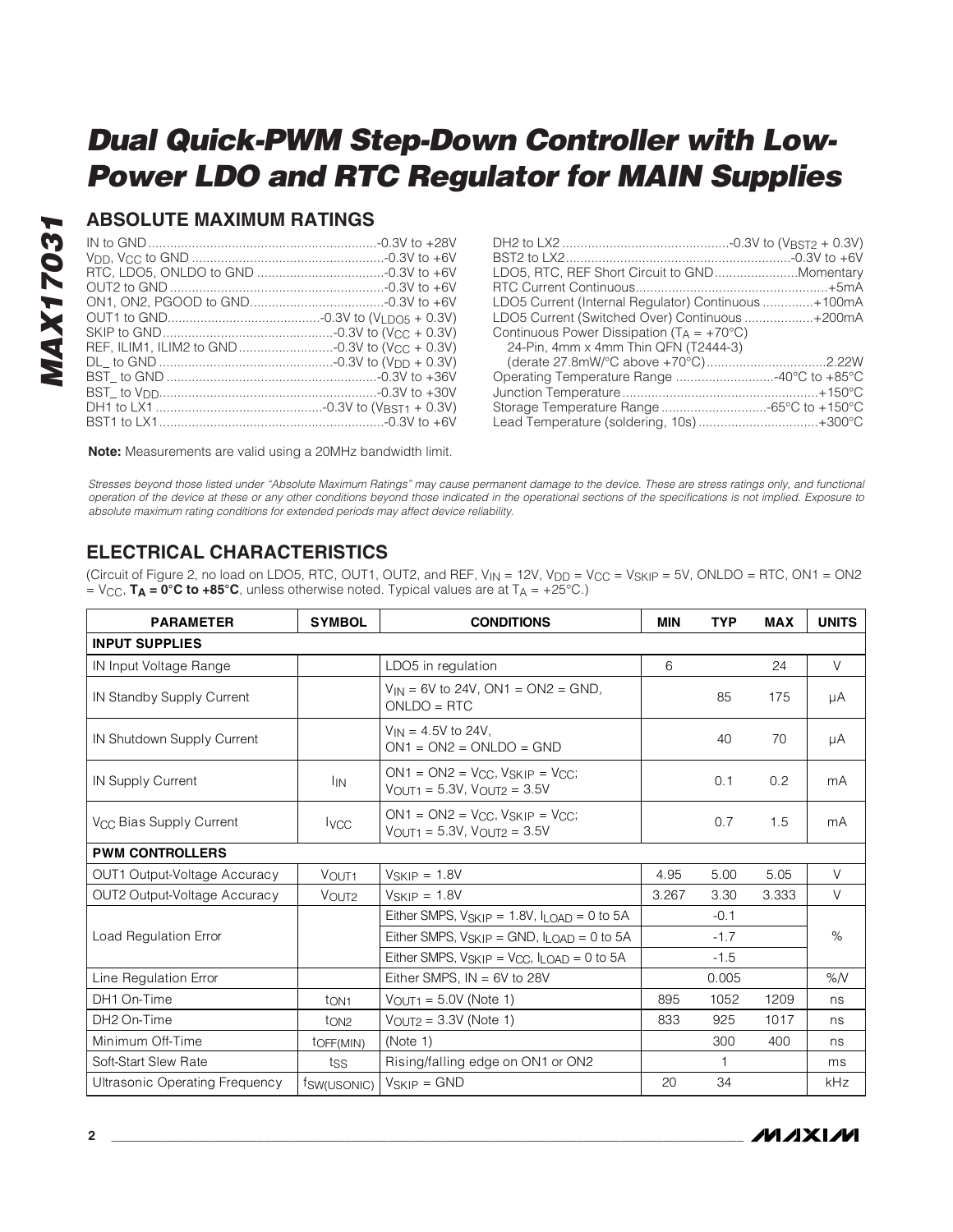## **ELECTRICAL CHARACTERISTICS (continued)**

(Circuit of Figure 2, no load on LDO5, RTC, OUT1, OUT2, and REF,  $V_{IN} = 12V$ ,  $V_{DD} = V_{CC} = V_{SKIP} = 5V$ , ONLDO = RTC, ON1 = ON2  $=$  V<sub>CC</sub>, **T<sub>A</sub>** = 0°C to +85°C, unless otherwise noted. Typical values are at T<sub>A</sub> = +25°C.)

| <b>PARAMETER</b>                                      | <b>SYMBOL</b>  | <b>CONDITIONS</b>                                                        | MIN             | <b>TYP</b> | <b>MAX</b> | <b>UNITS</b> |
|-------------------------------------------------------|----------------|--------------------------------------------------------------------------|-----------------|------------|------------|--------------|
| <b>LINEAR REGULATOR (LDO5)</b>                        |                |                                                                          |                 |            |            |              |
| LDO5 Output-Voltage Accuracy                          | VLDO5          | $V_{IN} = 6V$ to 24V, ON1 = GND,<br>$0 < I_{LDO5} < 100mA$               | 4.90            | 5.0        | 5.10       | V            |
| LDO5 Short-Circuit Current                            |                | $LDO5 = GND$                                                             | 100             |            | 260        | mA           |
| LDO5 Regulation Reduction/                            |                | Falling edge of OUT1                                                     | $-11.0$         | $-8.8$     | $-6.0$     | $\%$         |
| Bootstrap Switchover Threshold                        |                | Rising edge of OUT1                                                      |                 | $-7.0$     |            |              |
| LDO5 Bootstrap Switch Resistance                      |                | LDO5 to OUT1, $V_{\text{OUT1}} = 5V$ (Note 3)                            |                 | 1.9        | 4.5        | Ω            |
| V <sub>CC</sub> Undervoltage Lockout<br>Threshold     |                | Falling edge of V <sub>CC</sub> , PWM disabled<br>below this threshold   | 3.8             | 4.0        | 4.3        | V            |
|                                                       |                | Rising edge of V <sub>CC</sub>                                           |                 | 4.2        |            |              |
| Thermal-Shutdown Threshold                            | <b>TSHDN</b>   | Hysteresis = $10^{\circ}$ C                                              |                 | 160        |            | $^{\circ}C$  |
| 3.3V ALWAYS-ON LINEAR REGULATOR (RTC)                 |                |                                                                          |                 |            |            |              |
| RTC Output-Voltage Accuracy                           |                | $ON1 = ON2 = GND, V_{IN} = 6V$ to 24V,<br>$0 < I$ RTC < 5mA              | 3.23            | 3.33       | 3.43       | V            |
|                                                       | <b>VRTC</b>    | $ON1 = ON2 = ONLDO = GND$ ,<br>$V_{IN} = 6V$ to 24V, 0 < $I_{RTC}$ < 5mA | 3.19            |            | 3.47       |              |
| <b>RTC Short-Circuit Current</b>                      |                | $RTC = GND$                                                              | 5               |            | 22         | mA           |
| <b>REFERENCE (REF)</b>                                |                |                                                                          |                 |            |            |              |
| Reference Voltage                                     | <b>VREF</b>    | $V_{CC} = 4.5V$ to 5.5V, IREF = 0                                        | 1.980           | 2.00       | 2.020      | V            |
| Reference Load Regulation Error                       | $\Delta V$ REF | IREF = $-20\mu A$ to $+50\mu A$                                          | $-10$           |            | $+10$      | mV           |
| <b>REF Lockout Voltage</b>                            | VREF(UVLO)     | Rising edge, 350mV (typ) hysteresis                                      |                 | 1.95       |            | V            |
| <b>OUT1 FAULT DETECTION</b>                           |                |                                                                          |                 |            |            |              |
| OUT1 Overvoltage and PGOOD<br><b>Trip Threshold</b>   |                | With respect to error comparator threshold                               | 10              | 13         | 16         | $\%$         |
| OUT1 Overvoltage Fault<br>Propagation Delay           | tovp           | OUT1 forced 50mV above trip threshold                                    |                 | 10         |            | μs           |
| OUT1 Undervoltage Protection<br><b>Trip Threshold</b> |                | With respect to error comparator threshold                               | 65              | 70         | 75         | $\%$         |
| OUT1 Output Undervoltage<br>Fault Propagation Delay   | tuvp           |                                                                          |                 | 10         |            | μs           |
| <b>OUT2 FAULT DETECTION</b>                           |                |                                                                          |                 |            |            |              |
| OUT2 Overvoltage and PGOOD<br><b>Trip Threshold</b>   |                | With respect to error comparator threshold                               | 10 <sup>°</sup> | 13         | 16         | $\%$         |
| OUT2 Overvoltage Fault<br>Propagation Delay           | tove           | OUT2 forced 50mV above trip threshold                                    |                 | 10         |            | μs           |
| OUT2 Undervoltage Protection<br><b>Trip Threshold</b> |                | With respect to error comparator threshold                               | 65              | 70         | 75         | $\%$         |
| OUT2 Output Undervoltage Fault<br>Propagation Delay   | tuvp           |                                                                          |                 | 10         |            | μs           |

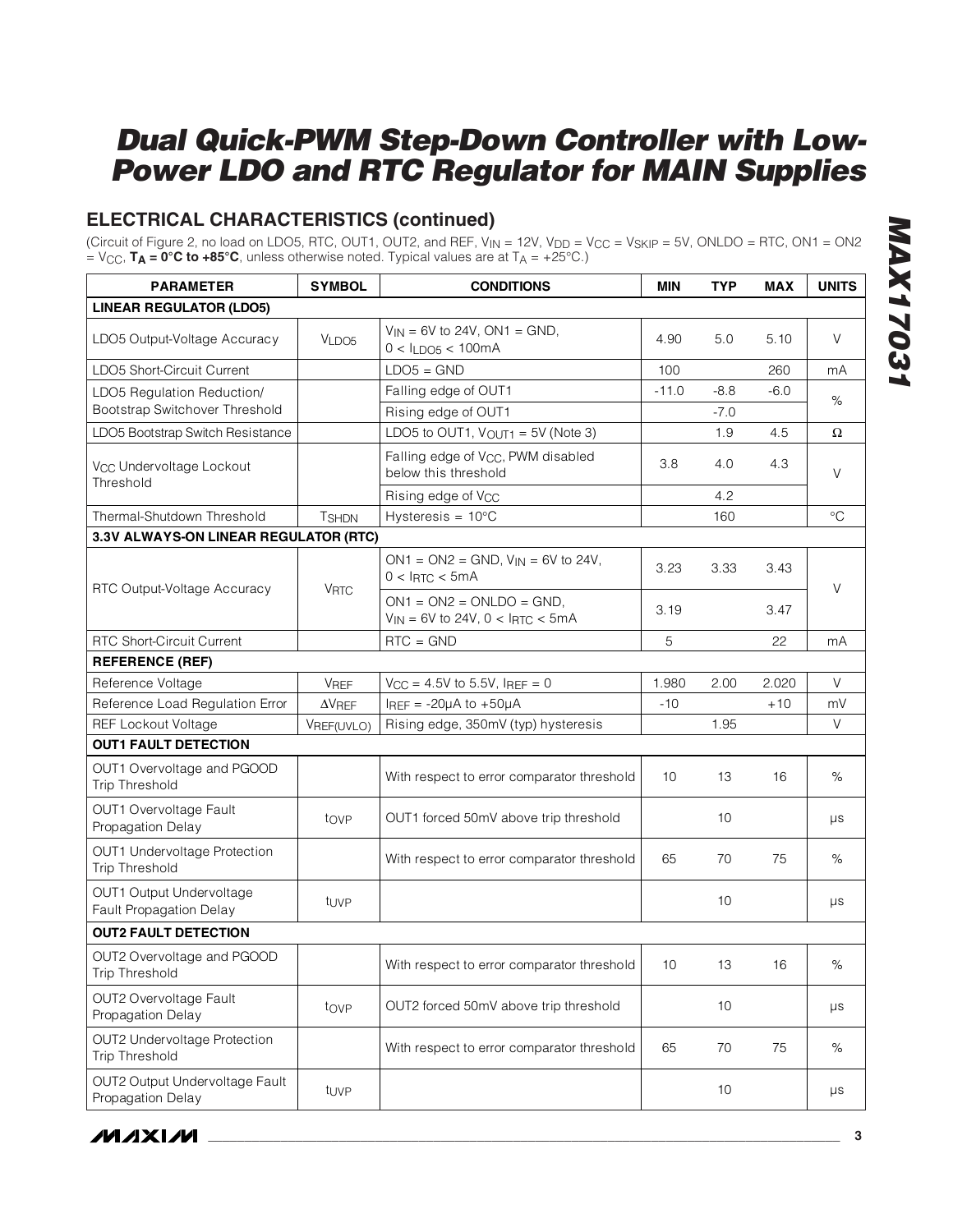## **ELECTRICAL CHARACTERISTICS (continued)**

(Circuit of Figure 2, no load on LDO5, RTC, OUT1, OUT2, and REF, V<sub>IN</sub> = 12V, V<sub>DD</sub> = V<sub>CC</sub> = V<sub>SKIP</sub> = 5V, ONLDO = RTC, ON1 = ON2 = VCC, **TA = 0°C to +85°C**, unless otherwise noted. Typical values are at TA = +25°C.)

| <b>PARAMETER</b>                               | <b>SYMBOL</b>          |                                                                                                      | <b>CONDITIONS</b>                                | <b>MIN</b> | <b>TYP</b> | <b>MAX</b> | <b>UNITS</b>              |
|------------------------------------------------|------------------------|------------------------------------------------------------------------------------------------------|--------------------------------------------------|------------|------------|------------|---------------------------|
| <b>POWER-GOOD</b>                              |                        |                                                                                                      |                                                  |            |            |            |                           |
| PGOOD Lower Trip Threshold                     |                        | With respect to <b>either</b> error comparator<br>threshold, falling edge, hysteresis $= 1\%$        |                                                  | -16        | $-13$      | $-10$      | $\%$                      |
| PGOOD Propagation Delay                        | t <sub>PGOOD</sub>     | OUT1 or OUT2 forced 50mV beyond<br>PGOOD trip threshold, falling edge                                |                                                  |            | 10         |            | μs                        |
| PGOOD Output Low Voltage                       |                        | ON1 or ON2 = GND (PGOOD low<br>impedance), $I_{SINK} = 4mA$                                          |                                                  |            |            | 0.3        | V                         |
| PGOOD Leakage Current                          | <b>IPGOOD</b>          | OUT1 and OUT2 in regulation (PGOOD<br>high impedance), PGOOD forced to 5.5V,<br>$T_A = +25^{\circ}C$ |                                                  |            |            | 1          | μA                        |
| <b>CURRENT LIMIT</b>                           |                        |                                                                                                      |                                                  |            |            |            |                           |
| ILIM_ Adjustment Range                         |                        |                                                                                                      |                                                  | 0.2        |            | 2          | V                         |
| ILIM_Current                                   |                        |                                                                                                      |                                                  |            | 5          |            | μA                        |
|                                                |                        |                                                                                                      | $R_{ILIM-} = 100k\Omega$<br>$(VILIM = 500mV)$    | 44         | 50         | 56         |                           |
| Valley Current-Limit Threshold<br>(Adjustable) |                        | $V_{LIM}$ (VAL) $V_{AGND}$ - $V_{LX}$                                                                | $R_{ILIM-} = 200k\Omega$<br>$(VILIM = 1.00V)$    | 90         | 100        | 110        | mV                        |
|                                                |                        |                                                                                                      | $R_{ILIM-} = 400k\Omega$<br>$(VILM_{-} = 2.00V)$ | 180        | 200        | 220        |                           |
| Current-Limit Threshold<br>(Negative)          | <b>V<sub>NEG</sub></b> | With respect to valley current-limit<br>threshold, V <sub>SKIP</sub> = VREF                          |                                                  |            | $-120$     |            | %                         |
| Ultrasonic Current-Limit Threshold             | VNEG(US)               | $V_{OUT2} = 3.5V$ , $V_{OUT1} = 5.3V$                                                                |                                                  |            | 20         |            | mV                        |
| Current-Limit Threshold<br>(Zero Crossing)     | Vzx                    | VAGND - VLX.<br>$V_{SKIP} = V_{CC}$ or GND                                                           |                                                  |            | 1.5        |            | mV                        |
| <b>GATE DRIVERS</b>                            |                        |                                                                                                      |                                                  |            |            |            |                           |
| DH_Gate-Driver On-Resistance                   | R <sub>DH</sub>        | BST1 - LX1 and BST2 - LX2 forced to 5V                                                               |                                                  |            | 1.5        | 3.5        | Ω                         |
| DL_Gate-Driver On-Resistance                   | $R_{DL}$               | DL1, DL2; high state                                                                                 |                                                  |            | 1.4        | 4.5        | Ω                         |
|                                                |                        | DL1, DL2; low state                                                                                  |                                                  |            | 0.5        | 1.5        |                           |
| DH_Gate-Driver<br>Source/Sink Current          | <b>I</b> DH            | DH1, DH2 forced to 2.5V,<br>BST1 - LX1 and BST2 - LX2 forced to 5V                                   |                                                  |            | 2          |            | Α                         |
| DL_ Gate-Driver Source Current                 | $I_{DL}$<br>(SOURCE)   | DL1, DL2 forced to 2.5V                                                                              |                                                  |            | 1.7        |            | Α                         |
| DL_Gate-Driver Sink Current                    | I <sub>DL</sub> (SINK) | DL1, DL2 forced to 2.5V                                                                              |                                                  |            | 3.3        |            | $\boldsymbol{\mathsf{A}}$ |
| Dead Time                                      |                        | DL1, DL2 rising (Note 4)                                                                             |                                                  |            | 30         |            | ns                        |
|                                                | t <sub>DEAD</sub>      | DH1, DH2 rising (Note 4)                                                                             |                                                  |            | 35         |            |                           |
| Internal BST_Switch<br>On-Resistance           | RBST                   | $I_{\text{BST}} = 10 \text{mA}$ , $V_{\text{DD}} = 5V$                                               |                                                  |            | 5.5        |            | Ω                         |
| <b>BST_Leakage Current</b>                     |                        | $V_{\text{BST}} = 26V$ , $T_A = +25^{\circ}C$ ;                                                      | OUT1 and OUT2 above regulation threshold         |            | 0.1        | 5          | μA                        |

**MAXIM**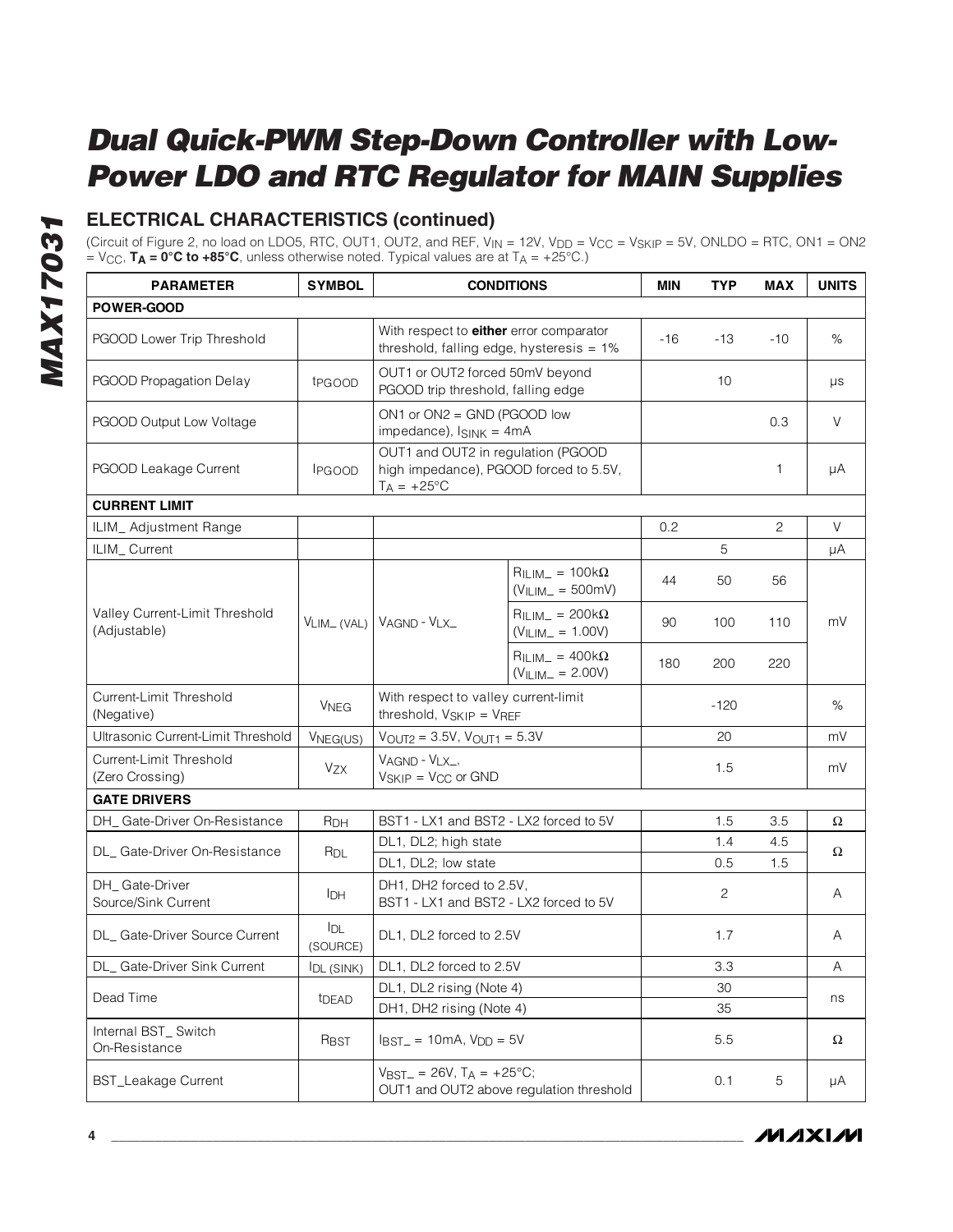## **ELECTRICAL CHARACTERISTICS (continued)**

(Circuit of Figure 2, no load on LDO5, RTC, OUT1, OUT2, and REF,  $V_{IN} = 12V$ ,  $V_{DD} = V_{CC} = V_{SKIP} = 5V$ , ONLDO = RTC, ON1 = ON2  $= V_{\text{CC}}$ , **T<sub>A</sub>** = 0°C to +85°C, unless otherwise noted. Typical values are at  $T_A = +25^{\circ}$ C.)

| <b>PARAMETER</b>             | <b>SYMBOL</b>                | <b>CONDITIONS</b>                                                                           |                                            | <b>MIN</b> | <b>TYP</b> | <b>MAX</b> | <b>UNITS</b> |
|------------------------------|------------------------------|---------------------------------------------------------------------------------------------|--------------------------------------------|------------|------------|------------|--------------|
| <b>INPUTS AND OUTPUTS</b>    |                              |                                                                                             |                                            |            |            |            |              |
| <b>SKIP Input Thresholds</b> |                              | Upper SKIP/PWM threshold falling edge,<br>33mV hysteresis<br>Lower PWM/ultrasonic threshold |                                            | 1.94       | 2.0        | 2.06       | $\vee$       |
|                              |                              |                                                                                             |                                            | 0.4        |            | 1.6        |              |
| <b>SKIP Leakage Current</b>  |                              |                                                                                             | $V_{SKIP} = 0$ or 5V, $T_A = +25^{\circ}C$ |            |            | $+1$       | μA           |
|                              |                              | ONLDO, ON1, ON2                                                                             | High (SMPS on)                             | 2.4        |            |            | $\vee$       |
| ON_Input-Logic Levels        |                              |                                                                                             | Low (SMPS off)                             |            |            | 0.8        |              |
| ON Leakage Current           |                              | $V_{OM1} = V_{OM2} = V_{OMI}$ DQ = 0 or 5V.<br>$T_A = +25$ °C                               |                                            | $-2$       |            | $+2$       | μA           |
| <b>OUT_Leakage Current</b>   |                              |                                                                                             | $V_{\text{OUT1}} = 5.3V$                   | 15         |            | 65         |              |
|                              | $V_{ON1} = V_{ON2} = V_{CC}$ | $V_{OUT2} = 3.5V$                                                                           | 5                                          |            | 30         | μA         |              |

## **ELECTRICAL CHARACTERISTICS**

(Circuit of Figure 2, no load on LDO5, RTC, OUT1, OUT2, and REF,  $V_{IN} = 12V$ ,  $V_{DD} = V_{CC} = V_{SKIP} = 5V$ , ONLDO = RTC, ON1 = ON2  $=$  V<sub>CC</sub>, **T<sub>A</sub>** = -40°C to +85°C, unless otherwise noted. Typical values are at T<sub>A</sub> = +25°C.)

| <b>PARAMETER</b>                    | <b>SYMBOL</b>       | <b>CONDITIONS</b>                                                                                 | <b>MIN</b> | <b>TYP</b> | <b>MAX</b> | <b>UNITS</b> |
|-------------------------------------|---------------------|---------------------------------------------------------------------------------------------------|------------|------------|------------|--------------|
| <b>INPUT SUPPLIES</b>               |                     |                                                                                                   |            |            |            |              |
| IN Input Voltage Range              |                     | LDO5 in regulation                                                                                | 6          |            | 24         | $\vee$       |
| IN Standby Supply Current           |                     | $V_{IN}$ = 6V to 24V, ON1 = ON2 = GND,<br>$ONLDO = RTC$                                           |            |            | 200        | μA           |
| IN Shutdown Supply Current          |                     | $V_{IN} = 4.5V$ to 24V,<br>$ON1 = ON2 = ONLDO = GND$                                              |            |            | 70         | μA           |
| IN Supply Current                   | <sup>I</sup> IN     | $ON1 = ON2 = V_{CC}$ , $V_{SKIP} = V_{CC}$<br>$V_{\text{OUT1}} = 5.3V$ , $V_{\text{OUT2}} = 3.5V$ |            |            | 0.2        | mA           |
| V <sub>CC</sub> Bias Supply Current | <b>I</b> vcc        | $ON1 = ON2 = V_{CC}$ , $V_{SKIP} = V_{CC}$<br>$V_{\text{OUT1}} = 5.3V$ , $V_{\text{OUT2}} = 3.5V$ |            |            | 1.5        | mA           |
| <b>PWM CONTROLLERS</b>              |                     |                                                                                                   |            |            |            |              |
| OUT1 Output-Voltage Accuracy        | VOUT <sub>1</sub>   | $V_{SKIP} = 1.8V$                                                                                 | 4.90       |            | 5.10       | V            |
| OUT2 Output-Voltage Accuracy        | VOUT <sub>2</sub>   | $V_{SKIP} = 1.8V$                                                                                 | 3.234      |            | 3.366      | $\vee$       |
| DH1 On-Time                         | ton <sub>1</sub>    | $V_{\text{OUT1}} = 5.0V$ (Note 1)                                                                 | 895        |            | 1209       | ns           |
| DH <sub>2</sub> On-Time             | t <sub>ON2</sub>    | $V_{OUT2} = 3.3V$ (Note 1)                                                                        | 833        |            | 1017       | ns           |
| Minimum Off-Time                    | toff(MIN)           | (Note 1)                                                                                          |            |            | 400        | ns           |
| Ultrasonic Operating Frequency      | <i>fsw</i> (USONIC) | $V_{SKIP} = GND$                                                                                  | 18         |            |            | kHz          |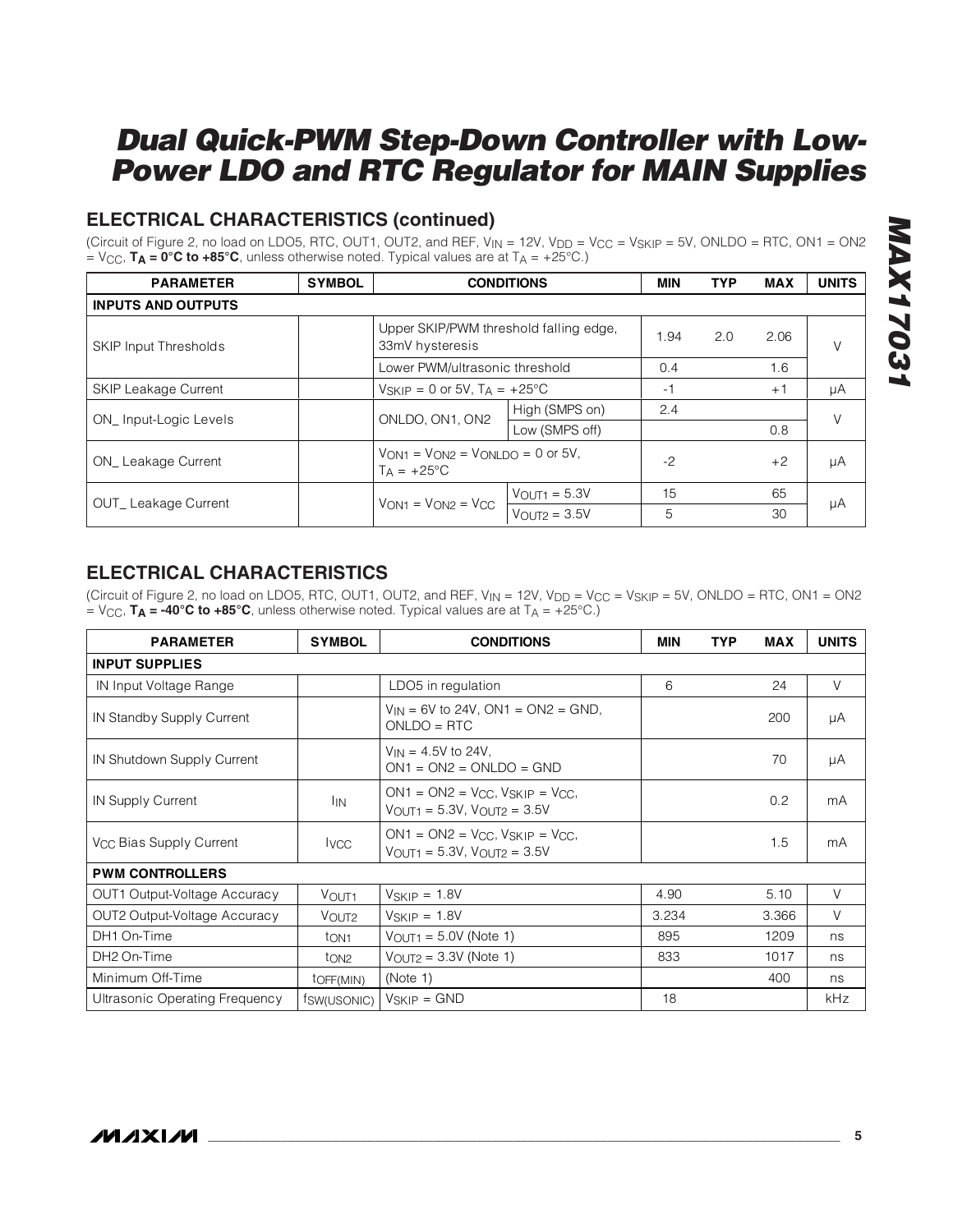## **ELECTRICAL CHARACTERISTICS (continued)**

(Circuit of Figure 2, no load on LDO5, RTC, OUT1, OUT2, and REF, V<sub>IN</sub> = 12V, V<sub>DD</sub> = V<sub>CC</sub> = V<sub>SKIP</sub> = 5V, ONLDO = RTC, ON1 = ON2<br>= V<sub>CC</sub>, **T<sub>A</sub> = -40°C to +85°C**, unless otherwise noted. Typical values are at T<sub>A</sub> = +25°

| <b>PARAMETER</b>                                             | <b>SYMBOL</b>     | <b>CONDITIONS</b>                                                                                   |         | <b>TYP</b> | <b>MAX</b> | <b>UNITS</b> |
|--------------------------------------------------------------|-------------------|-----------------------------------------------------------------------------------------------------|---------|------------|------------|--------------|
| <b>LINEAR REGULATOR (LDO5)</b>                               |                   |                                                                                                     |         |            |            |              |
| LDO5 Output-Voltage Accuracy                                 | VLDO <sub>5</sub> | $V_{IN} = 6V$ to 24V, ON1 = GND;<br>4.85<br>$0mA < I_{LDOS} < 100mA$                                |         | 5.15       | V          |              |
| LDO5 Short-Circuit Current                                   |                   | $LDO5 = GND$                                                                                        |         |            | 260        | mA           |
| LDO5 Regulation Reduction/<br>Bootstrap Switchover Threshold |                   | Falling edge of OUT1                                                                                | $-12.0$ |            | $-5.0$     | $\%$         |
| LDO5 Bootstrap Switch<br>Resistance                          |                   | LDO5 to OUT1, $V_{\text{OUT1}} = 5V$ (Note 3)                                                       |         |            | 4.5        | Ω            |
| V <sub>CC</sub> Undervoltage Lockout<br>Threshold            |                   | Falling edge of V <sub>CC</sub> , PWM disabled below<br>this threshold                              | 3.8     |            | 4.3        | V            |
| 3.3V ALWAYS-ON LINEAR REGULATOR (RTC)                        |                   |                                                                                                     |         |            |            |              |
|                                                              |                   | $ON1 = ON2 = GND, V_{IN} = 6V$ to 24V,<br>$0 < I_{\text{RTC}} < 5 \text{mA}$                        | 3.18    |            | 3.45       |              |
| RTC Output-Voltage Accuracy                                  |                   | <b>V<sub>RTC</sub></b><br>$ON1 = ON2 = ONLDO = GND, VIN = 6V to$<br>24V, 0 < I <sub>RTC</sub> < 5mA | 3.16    |            | 3.50       | $\vee$       |
| <b>RTC Short-Circuit Current</b>                             |                   | $RTC = GND$                                                                                         | 5       |            | 22         | mA           |
| <b>REFERENCE (REF)</b>                                       |                   |                                                                                                     |         |            |            |              |
| Reference Voltage                                            | <b>VREF</b>       | $V_{CC} = 4.5V$ to 5.5V, IREF = 0                                                                   | 1.975   |            | 2.025      | V            |
| Reference Load Regulation Error                              | $\Delta V$ REF    | IREF = $-20\mu A$ to $+50\mu A$                                                                     | $-10$   |            | $+10$      | mV           |
| <b>OUT1 FAULT DETECTION</b>                                  |                   |                                                                                                     |         |            |            |              |
| OUT1 Overvoltage and<br>PGOOD Trip Threshold                 |                   | With respect to error comparator threshold                                                          | 10      |            | 16         | %            |
| OUT1 Undervoltage<br>Protection Trip Threshold               |                   | With respect to error comparator threshold                                                          | 63      |            | 77         | ℅            |
| <b>OUT2 FAULT DETECTION</b>                                  |                   |                                                                                                     |         |            |            |              |
| OUT2 Overvoltage and<br>PGOOD Trip Threshold                 |                   | With respect to error comparator threshold                                                          | 10      |            | 16         | %            |
| OUT2 Undervoltage<br>Protection Trip Threshold               |                   | With respect to error comparator threshold                                                          | 63      |            | 77         | %            |
| POWER-GOOD                                                   |                   |                                                                                                     |         |            |            |              |
| PGOOD Lower Trip Threshold                                   |                   | With respect to <b>either</b> error comparator<br>threshold, falling edge, hysteresis $= 1\%$       | $-16$   |            | $-10$      | %            |
| PGOOD Output Low Voltage                                     |                   | $ON1$ or $ON2 = GND$ (PGOOD low<br>impedance), $I_{SINK} = 4mA$                                     |         |            | 0.3        | V            |

**MAXIM**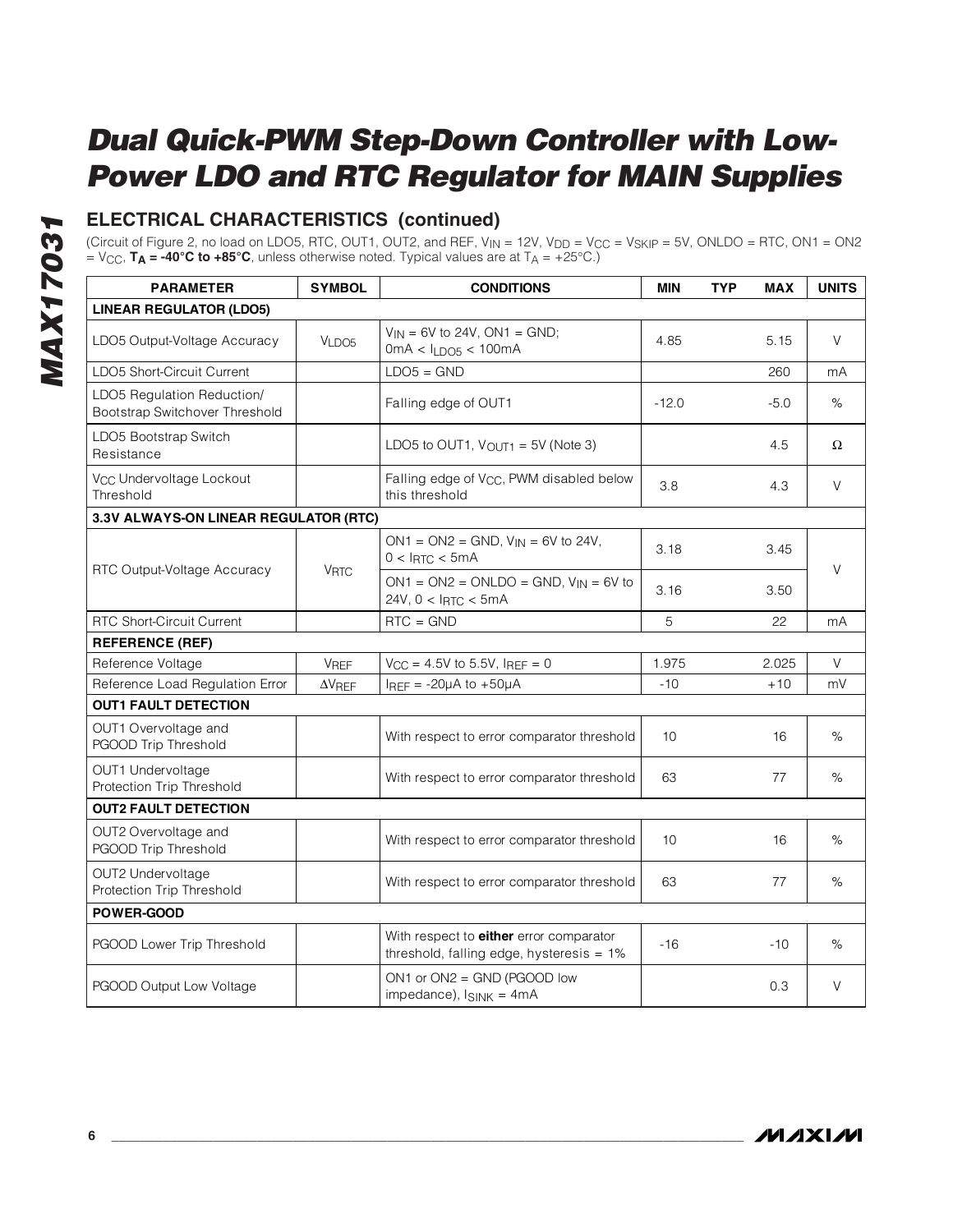## **ELECTRICAL CHARACTERISTICS (continued)**

(Circuit of Figure 2, no load on LDO5, RTC, OUT1, OUT2, and REF,  $V_{IN} = 12V$ ,  $V_{DD} = V_{CC} = V_{SKIP} = 5V$ , ONLDO = RTC, ON1 = ON2  $=$  V<sub>CC</sub>, **T<sub>A</sub>** = -40°C to +85°C, unless otherwise noted. Typical values are at  $T_A$  = +25°C.)

| <b>PARAMETER</b>                               | <b>SYMBOL</b>         |                                                                                             | <b>CONDITIONS</b>                              | <b>MIN</b> | <b>TYP</b> | <b>MAX</b> | <b>UNITS</b> |
|------------------------------------------------|-----------------------|---------------------------------------------------------------------------------------------|------------------------------------------------|------------|------------|------------|--------------|
| <b>CURRENT LIMIT</b>                           |                       |                                                                                             |                                                |            |            |            |              |
| ILIM_Adjustment Range                          |                       |                                                                                             |                                                | 0.2        |            | 2          | V            |
|                                                |                       |                                                                                             | $R_{ILIM} = 100k\Omega$<br>$(VII)/W- = 500$ mV | 40         |            | 60         |              |
| Valley Current-Limit Threshold<br>(Adjustable) | $V_{LIM}$ (VAL)       | $V_{AGND} - V_{LX}$                                                                         | $R_{ILIM-} = 200k\Omega$<br>$(VILIM = 1.00V)$  | 85         |            | 115        | mV           |
|                                                |                       |                                                                                             | $R_{ILIM-} = 400k\Omega$<br>$(VILM = 2.00V)$   | 164        |            | 236        |              |
| <b>GATE DRIVERS</b>                            |                       |                                                                                             |                                                |            |            |            |              |
| DH_Gate-Driver On-Resistance                   | <b>R<sub>DH</sub></b> | BST1 - LX1 and BST2 - LX2 forced to 5V                                                      |                                                |            |            | 3.5        | $\Omega$     |
| DL_Gate-Driver On-Resistance                   |                       | DL1, DL2; high state                                                                        |                                                |            |            | 4.5        | Ω            |
|                                                | R <sub>DL</sub>       | DL1, DL2; low state                                                                         |                                                |            |            | 1.5        |              |
| <b>INPUTS AND OUTPUTS</b>                      |                       |                                                                                             |                                                |            |            |            |              |
| <b>SKIP Input Thresholds</b>                   |                       | Upper SKIP/PWM threshold falling edge,<br>33mV hysteresis<br>Lower PWM/ultrasonic threshold |                                                | 1.94       |            | 2.06       | V            |
|                                                |                       |                                                                                             |                                                | 0.4        |            | 1.6        |              |
|                                                |                       | ONLDO, ON1, ON2                                                                             | High (SMPS on)                                 | 2.4        |            |            | $\vee$       |
| ON_Input-Logic Levels                          |                       |                                                                                             | Low (SMPS off)                                 |            |            | 0.8        |              |

**Note 1:** On-time and off-time specifications are measured from 50% point to 50% point at the DH pin with LX = GND, V<sub>BST</sub> = 5V, and a 500pF capacitor from DH to LX to simulate external MOSFET gate capacitance. Actual in-circuit times might be different due to MOSFET switching speeds.

**Note 2:** Specifications to  $T_A = -40^\circ \text{C}$  are guaranteed by design and not production tested.

**Note 3:** Specification increased by 1Ω to account for test measurement error.

**Note 4:** Production tested for functionality only.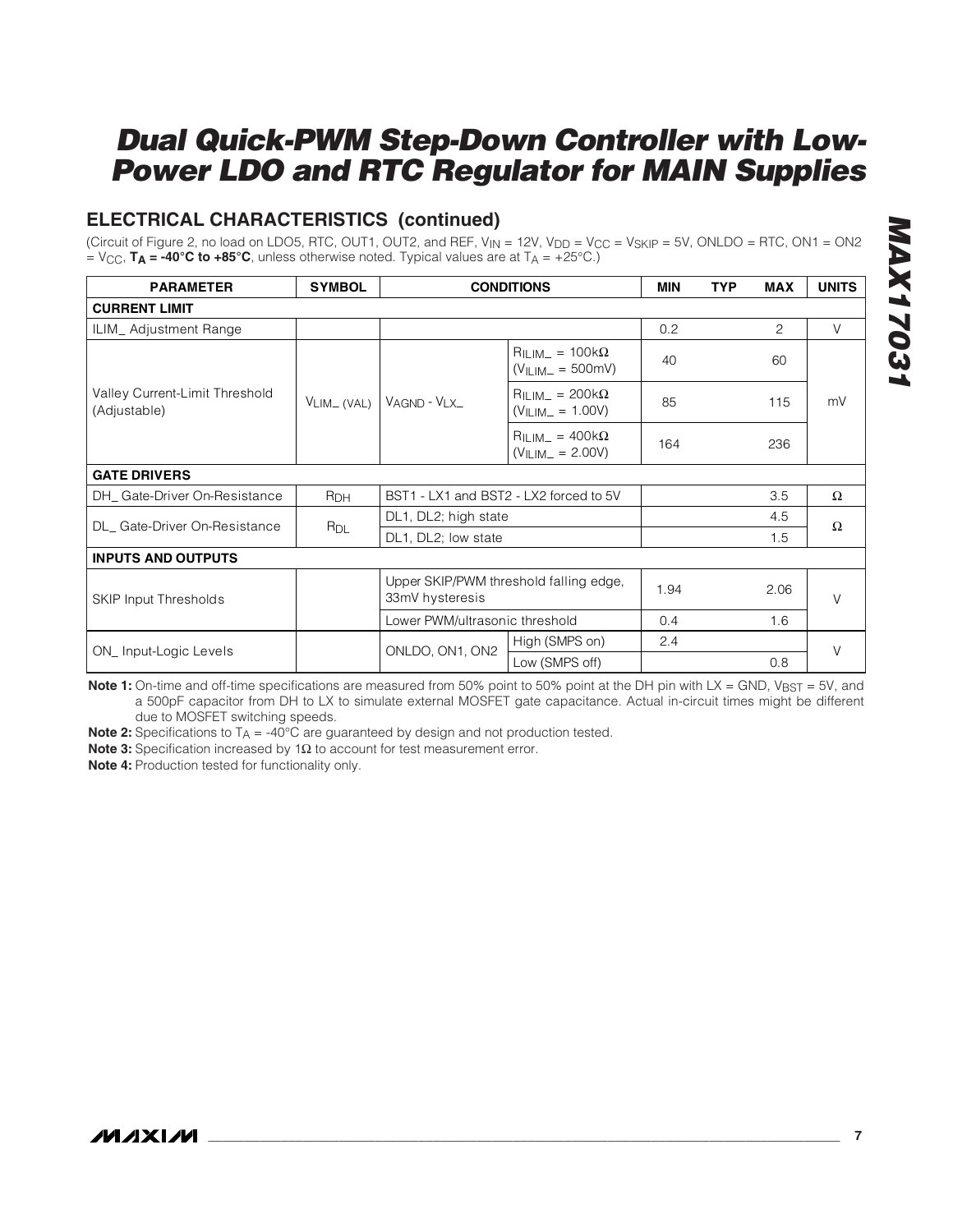

**8 \_\_\_\_\_\_\_\_\_\_\_\_\_\_\_\_\_\_\_\_\_\_\_\_\_\_\_\_\_\_\_\_\_\_\_\_\_\_\_\_\_\_\_\_\_\_\_\_\_\_\_\_\_\_\_\_\_\_\_\_\_\_\_\_\_\_\_\_\_\_\_\_\_\_\_\_\_\_\_\_\_\_\_\_\_\_\_**

### **Typical Operating Characteristics**

*/VI/IXI/VI*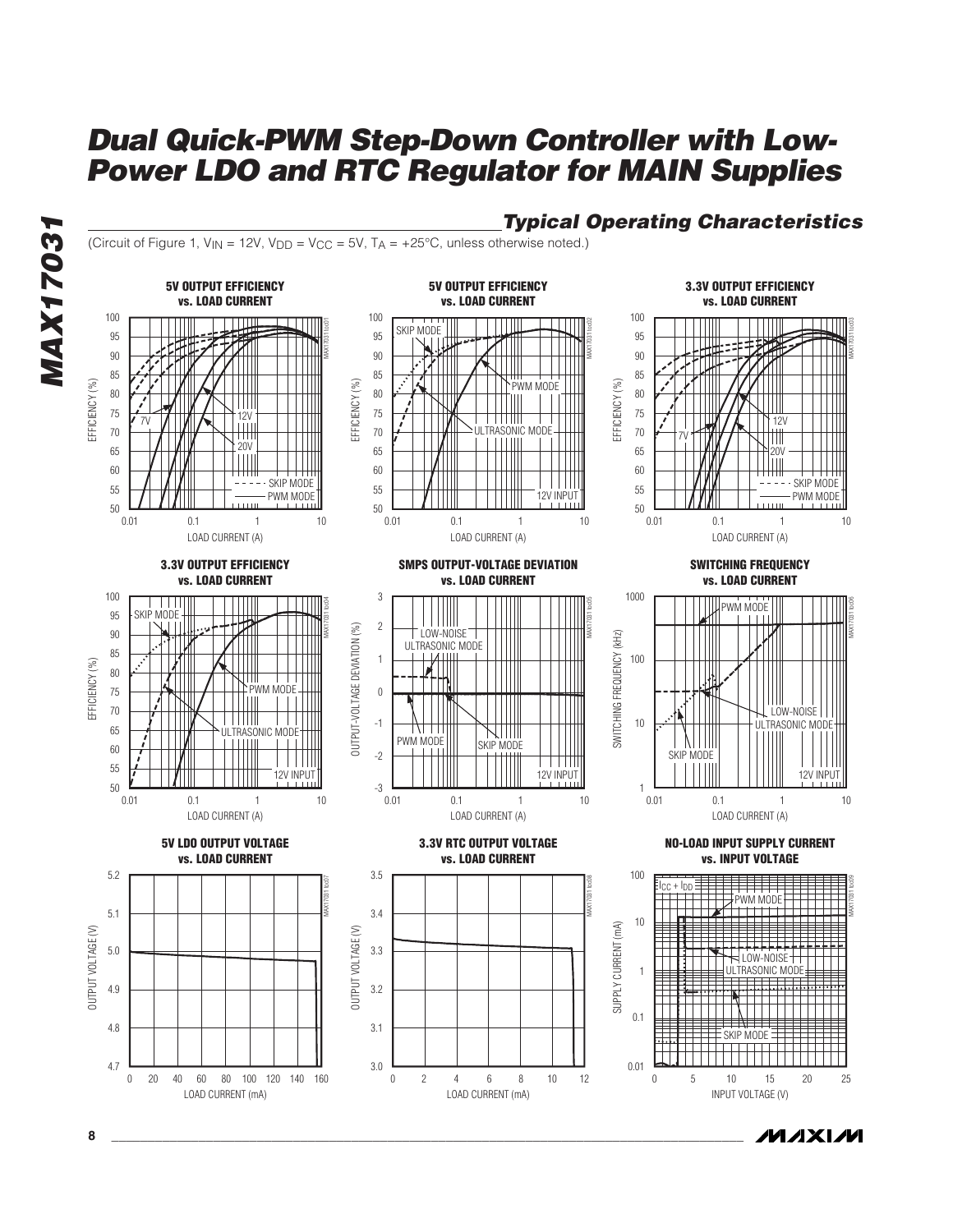

*IVI A* XI*IV*I

**\_\_\_\_\_\_\_\_\_\_\_\_\_\_\_\_\_\_\_\_\_\_\_\_\_\_\_\_\_\_\_\_\_\_\_\_\_\_\_\_\_\_\_\_\_\_\_\_\_\_\_\_\_\_\_\_\_\_\_\_\_\_\_\_\_\_\_\_\_\_\_\_\_\_\_\_\_\_\_\_\_\_\_\_\_\_\_ 9**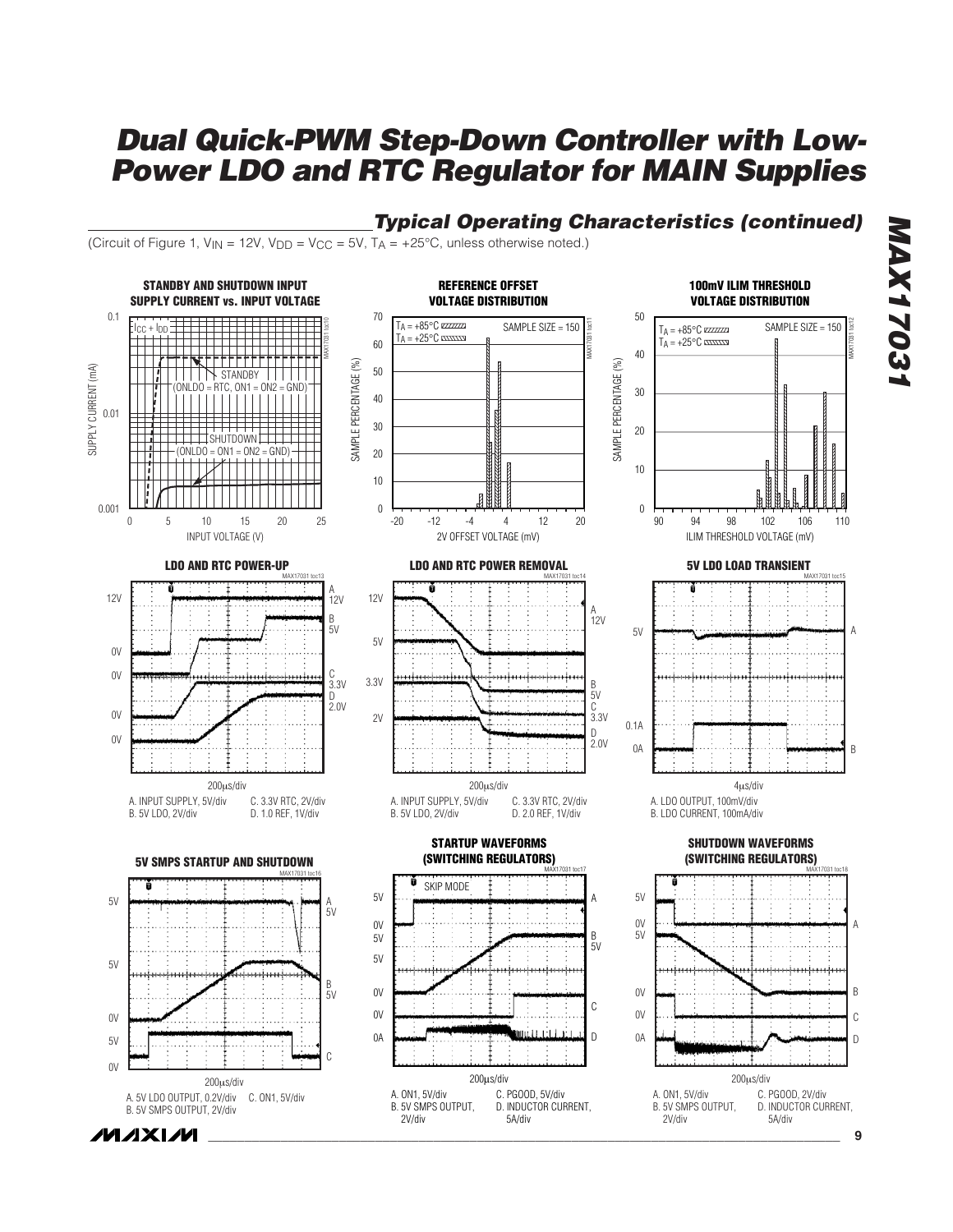

## **Typical Operating Characteristics (continued)**

(Circuit of Figure 1,  $V_{IN} = 12V$ ,  $V_{DD} = V_{CC} = 5V$ ,  $T_A = +25^{\circ}C$ , unless otherwise noted.)







## **Pin Description**

| <b>PIN</b>     | <b>NAME</b>      | <b>FUNCTION</b>                                                                                                                                                                                                                                                                                                                                                                                           |
|----------------|------------------|-----------------------------------------------------------------------------------------------------------------------------------------------------------------------------------------------------------------------------------------------------------------------------------------------------------------------------------------------------------------------------------------------------------|
|                | <b>REF</b>       | 2V Reference Voltage Output. Bypass REF to analog ground with a 0.22µF or greater ceramic<br>capacitor. The reference can source up to 50µA for external loads. Loading REF degrades output<br>voltage accuracy according to the REF load regulation error (see Typical Operating Characteristics).<br>The reference shuts down when ON1, ON2, and ONLDO are all pulled low.                              |
| $\overline{c}$ | ONLDO            | Enable Input for LDO5. Drive ONLDO high (pull up to RTC) to enable the linear regulator (LDO5)<br>output. Drive ONLDO low to shut down the linear regulator output. When ONLDO is high, LDO5<br>must supply V <sub>CC</sub> and V <sub>DD</sub> .                                                                                                                                                         |
| 3              | Vcc              | Analog Supply Voltage Input. Connect V <sub>CC</sub> to the system supply voltage with a series 50 $\Omega$<br>resistor, and bypass to analog ground using a 1µF or greater ceramic capacitor.                                                                                                                                                                                                            |
| 4              | <b>RTC</b>       | 3.3V Always-On Linear Regulator Output for RTC Power. Bypass RTC with a 1µF or greater ceramic<br>capacitor to analog ground. RTC can source up to 5mA for external loads.                                                                                                                                                                                                                                |
| 5              | IN               | Power Input Supply. Bypass IN with a 0.1µF or greater ceramic capacitor to GND. IN powers the<br>linear regulators (RTC and LDO5) and senses the input voltage for the Quick-PWM on-time one-<br>shot timer. The DH on-time is inversely proportional to input voltage.                                                                                                                                   |
| 6              | LDO <sub>5</sub> | 5V Linear Regulator Output. Bypass LDO5 with a 4.7µF or greater ceramic capacitor to GND. LDO5<br>can source 100mA for external load support. LDO5 is powered from IN.                                                                                                                                                                                                                                    |
| 7              | OUT <sub>1</sub> | Output-Voltage Sense Input for SMPS1 and Linear Regulator Bypass Input. OUT1 is an input to the<br>Quick-PWM on-time one-shot timer. OUT1 also serves as the feedback input for the SMPS1.<br>When OUT1 exceeds 93.5% of the LDO5 voltage, the controller bypasses the LDO5 output to<br>OUT1. The bypass switch is disabled if the OUT1 voltage drops by 8.5% from LDO5 nominal<br>regulation threshold. |
| 8              | ILIM1            | Valley Current-Limit Adjustment for SMPS1. The GND - LX1 current-limit threshold is 1/10 the<br>voltage present on ILIM1 over a 0.2V to 2V range. An internal 5µA current source allows this<br>voltage to be set with a single resistor between ILIM1 and analog ground.                                                                                                                                 |

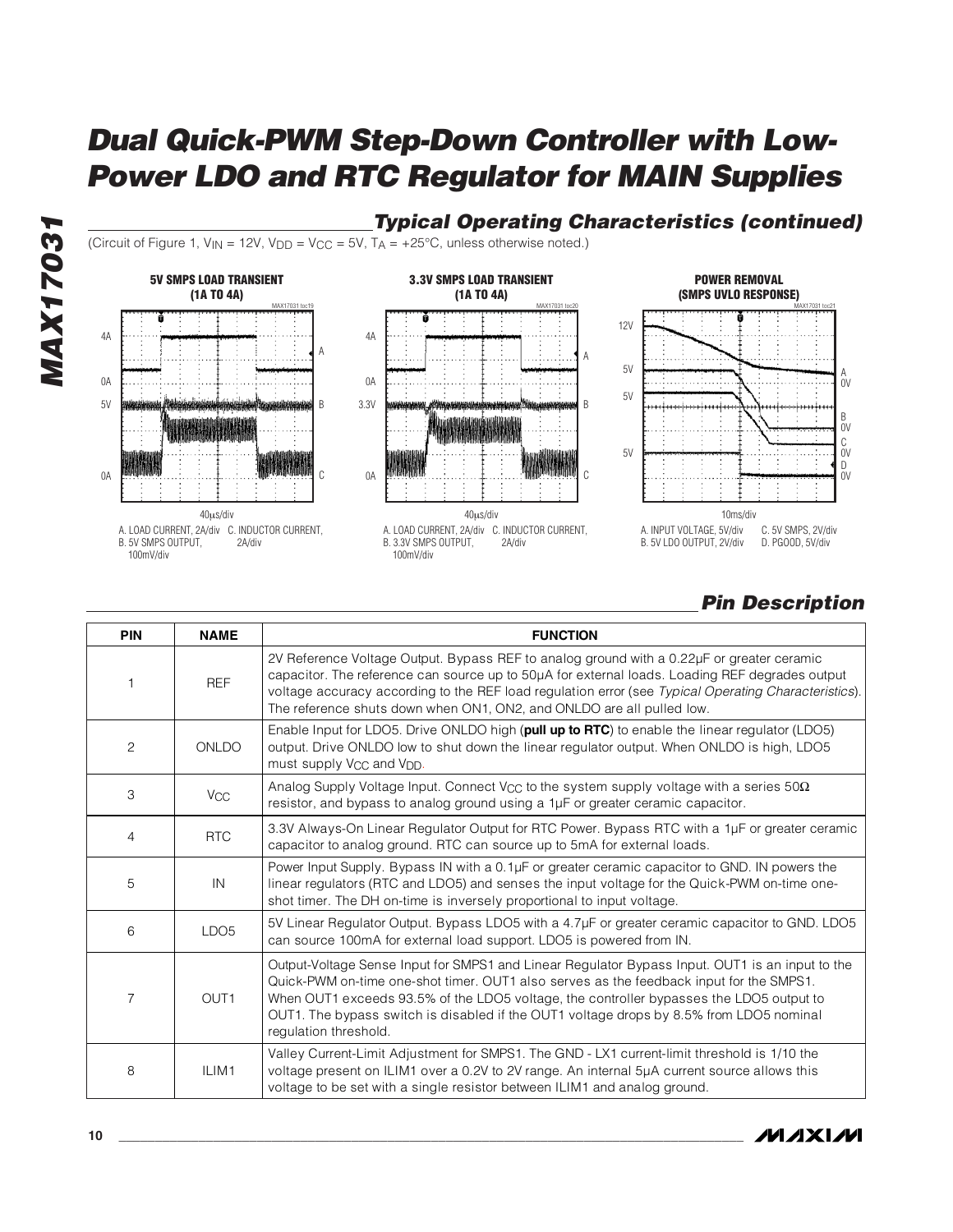## **Pin Description (continued)**

| <b>PIN</b>               | <b>NAME</b>           | <b>FUNCTION</b>                                                                                                                                                                                                                                                                                                                                                                          |
|--------------------------|-----------------------|------------------------------------------------------------------------------------------------------------------------------------------------------------------------------------------------------------------------------------------------------------------------------------------------------------------------------------------------------------------------------------------|
| $\boldsymbol{9}$         | <b>PGOOD</b>          | Open-Drain Power-Good Output for SMPS1 and SMPS2. PGOOD is low when either output voltage is<br>more than 15% (typ) below the nominal regulation threshold, during soft-start, in shutdown, when<br>either SMPS is disabled, and after the fault latch has been tripped. After the soft-start circuit has<br>terminated, PGOOD becomes high impedance if both outputs are in regulation. |
| 10                       | ON <sub>1</sub>       | Enable Input for SMPS1. Drive ON1 high to enable SMPS1. Drive ON1 low to shut down SMPS1.                                                                                                                                                                                                                                                                                                |
| 11                       | DH <sub>1</sub>       | High-Side Gate-Driver Output for SMPS1. DH1 swings from LX1 to BST1.                                                                                                                                                                                                                                                                                                                     |
| 12                       | LX1                   | Inductor Connection for SMPS1. Connect LX1 to the switched side of the inductor. LX1 is the lower<br>supply rail for the DH1 high-side gate driver.                                                                                                                                                                                                                                      |
| 13                       | BST <sub>1</sub>      | Boost Flying Capacitor Connection for SMPS1. Connect to an external capacitor as shown in<br>Figure 1. An optional resistor in series with BST1 allows the DH1 turn-on current to be adjusted.                                                                                                                                                                                           |
| 14                       | DL <sub>1</sub>       | Low-Side Gate-Driver Output for SMPS1. DL1 swings from power GND to V <sub>DD.</sub>                                                                                                                                                                                                                                                                                                     |
| 15                       | <b>V<sub>DD</sub></b> | Supply Voltage Input for the DL_ Gate Drivers. V <sub>DD</sub> is internally connected to the drain of the HVPV<br>BST diode switch. Connect to a 5V supply, and bypass V <sub>DD</sub> to power GND with a 1µF or greater<br>ceramic capacitor.                                                                                                                                         |
| 16                       | <b>GND</b>            | Analog and Power Ground                                                                                                                                                                                                                                                                                                                                                                  |
| 17                       | DL <sub>2</sub>       | Low-Side Gate-Driver Output for SMPS2. DL2 swings from power GND to V <sub>DD.</sub>                                                                                                                                                                                                                                                                                                     |
| 18                       | BST <sub>2</sub>      | Boost Flying Capacitor Connection for SMPS2. Connect to an external capacitor as shown in<br>Figure 1. An optional resistor in series with BST2 allows the DH2 turn-on current to be adjusted.                                                                                                                                                                                           |
| 19                       | LX2                   | Inductor Connection for SMPS2. Connect LX2 to the switched side of the inductor. LX2 is the lower<br>supply rail for the DH2 high-side gate driver.                                                                                                                                                                                                                                      |
| 20                       | DH <sub>2</sub>       | High-Side Gate-Driver Output for SMPS2. DH2 swings from LX2 to BST2.                                                                                                                                                                                                                                                                                                                     |
| 21                       | ON <sub>2</sub>       | Enable Input for SMPS2. Drive ON2 high to enable SMPS2. Drive ON2 low to shut down SMPS2.                                                                                                                                                                                                                                                                                                |
| 22                       | <b>SKIP</b>           | Pulse-Skipping Control Input. This three-level input determines the operating mode for the<br>switching regulators:<br>High $(> 2V)$ = pulse-skipping mode<br>Middle $(1.8V)$ = forced-PWM mode<br>$GND = ultrasonic mode$                                                                                                                                                               |
| 23                       | OUT <sub>2</sub>      | Output-Voltage Sense Input for SMPS2. OUT2 is an input to the Quick-PWM on-time one-shot timer.<br>OUT2 also serves as the feedback input for the preset 3.3V.                                                                                                                                                                                                                           |
| 24                       | ILIM <sub>2</sub>     | Valley Current-Limit Adjustment for SMPS2. The GND - LX2 current-limit threshold is 1/10 the<br>voltage present on ILIM2 over a 0.2V to 2V range. An internal 5µA current source allows this<br>voltage to be set with a single resistor between ILIM2 and analog ground.                                                                                                                |
| $\overline{\phantom{0}}$ | EP                    | Exposed Pad. Connect backside exposed pad to analog GND and power GND.                                                                                                                                                                                                                                                                                                                   |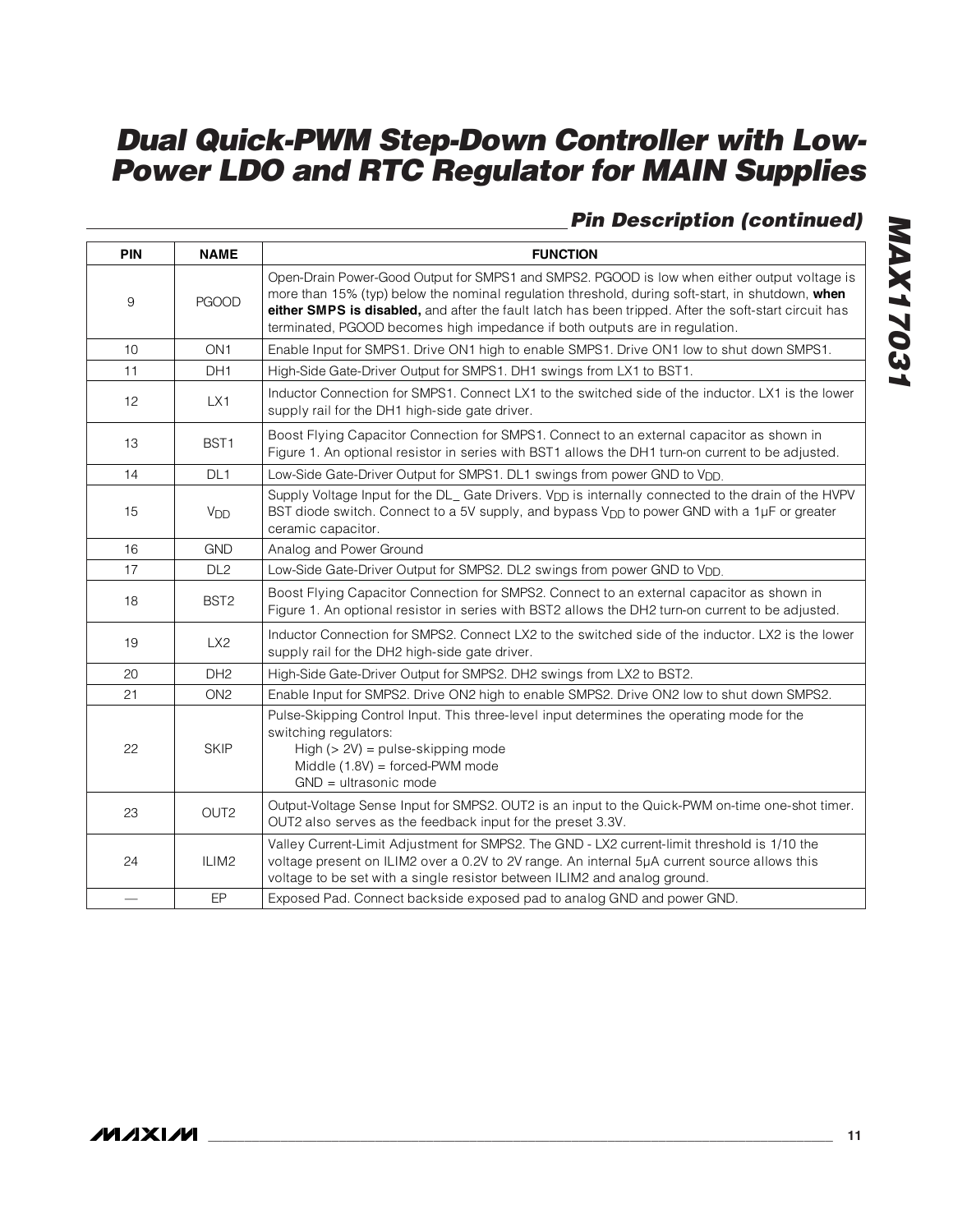

**MAX17031**

**MAX17031**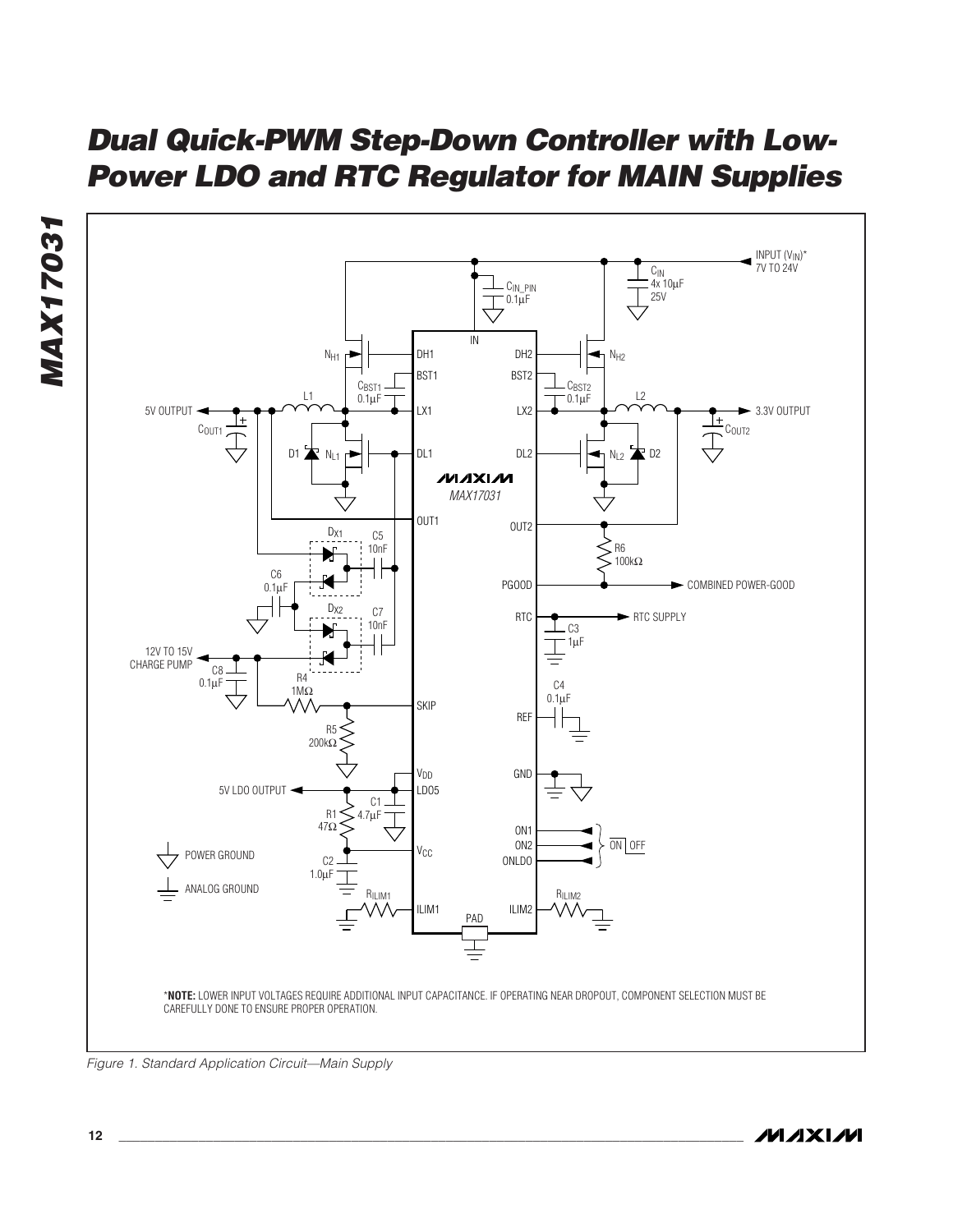## **Table 1. Component Selection for Standard Applications**

| <b>COMPONENT</b>                                       | 400kHz/300kHz<br><b>SMPS1: 5V AT 5A</b><br><b>SMPS2: 3.3V AT 8A</b>     |
|--------------------------------------------------------|-------------------------------------------------------------------------|
| Input Voltage                                          | $V_{IN}$ = 7V to 24V                                                    |
| Input Capacitor<br>(C <sub>IN</sub> )                  | 4X 10µF, 25V<br>Taiyo Yuden TMK432BJ106KM                               |
| SMPS <sub>1</sub>                                      |                                                                         |
| Output Capacitor<br>(C <sub>OUT1</sub> )               | 2x 100 $\mu$ F, 6V, 35m $\Omega$<br>SANYO 6TPE100MAZB                   |
| Inductor<br>(L1)                                       | 4.3 $\mu$ H, 11.4m $\Omega$ , 11A<br>Sumida CEP125U                     |
| High-Side MOSFET<br>(NH1)                              | Siliconix<br>Si4800BDY<br>$23m\Omega/30m\Omega$ 30V                     |
| Low-Side MOSFET<br>(NL1)                               | Siliconix<br>Si4812BDY<br>16.5m $\Omega$ /20m $\Omega$ 30V              |
| Current-Limit Resistor<br>(R <sub>ILIM1</sub> )        | $71k\Omega$                                                             |
| <b>SMPS 2</b>                                          |                                                                         |
| Output Capacitor<br>(COUT2)                            | 2x 150 $\mu$ F, 4V, 35m $\Omega$<br>SANYO 4TPF150MAZB                   |
| Inductor<br>(L2)                                       | 2.2 $\mu$ H, 5.4m $\Omega$ , 14A<br>Sumida CEP125U                      |
| High-Side MOSFET<br>(NH2)                              | Siliconix<br>Si4684DY<br>$9.2 \text{m}\Omega/11.5 \text{m}\Omega$ , 30V |
| Low-Side MOSFET<br>(N <sub>L2</sub> )                  | Siliconix<br>Si4430BDY<br>4.8m $\Omega$ /6.0m $\Omega$ , 30V            |
| <b>Current-Limit Resistor</b><br>(R <sub>ILIM2</sub> ) | $71k\Omega$                                                             |

## **Table 2. Component Suppliers**

| <b>SUPPLIER</b>                   | <b>WEBSITE</b>                 |  |
|-----------------------------------|--------------------------------|--|
| AVX Corp.                         | www.avx.com                    |  |
| Central Semiconductor<br>Corp.    | www.centralsemi.com            |  |
| Fairchild Semiconductor           | www.fairchildsemi.com          |  |
| International Rectifier           | www.irf.com                    |  |
| KEMET Corp.                       | www.kemet.com                  |  |
| NEC/TOKIN America, Inc.           | www.nec-tokinamerica.com       |  |
| Panasonic Corp.                   | www.panasonic.coml             |  |
| Philips/nxp Semiconductor         | www.semiconductors.philips.com |  |
| <b>Pulse Engineering</b>          | www.pulseeng.com               |  |
| Renesas Technology<br>Corp.       | www.renesas.com                |  |
| SANYO Electric Co., Ltd.          | www,sanyodevice.com            |  |
| Sumida Corp.                      | www.sumida.com                 |  |
| Taiyo Yuden                       | www.t-yuden.com                |  |
| TDK Corp.                         | www.component.tdk.com          |  |
| TOKO America, Inc.                | www.tokoam.com                 |  |
| Vishay (Dale, Siliconix)          | www.vishay.com                 |  |
| Würth Elektronik GmbH<br>& Co. KG | www.we-online.com              |  |

## **Detailed Description**

The MAX17031 step-down controller is ideal for highvoltage, low-power supplies for notebook computers. Maxim's Quick-PWM pulse-width modulator in the MAX17031 is specifically designed for handling fast load steps while maintaining a relatively constant operating frequency and inductor operating point over a wide range of input voltages. The Quick-PWM architecture circumvents the poor load-transient timing problems of fixed-frequency current-mode PWMs, while also avoiding the problems caused by widely varying switching frequencies in conventional constant-on-time and constant-off-time PWM schemes. Figure 2 is the functional diagram overview and Figure 3 is the Quick-PWM core functional diagram.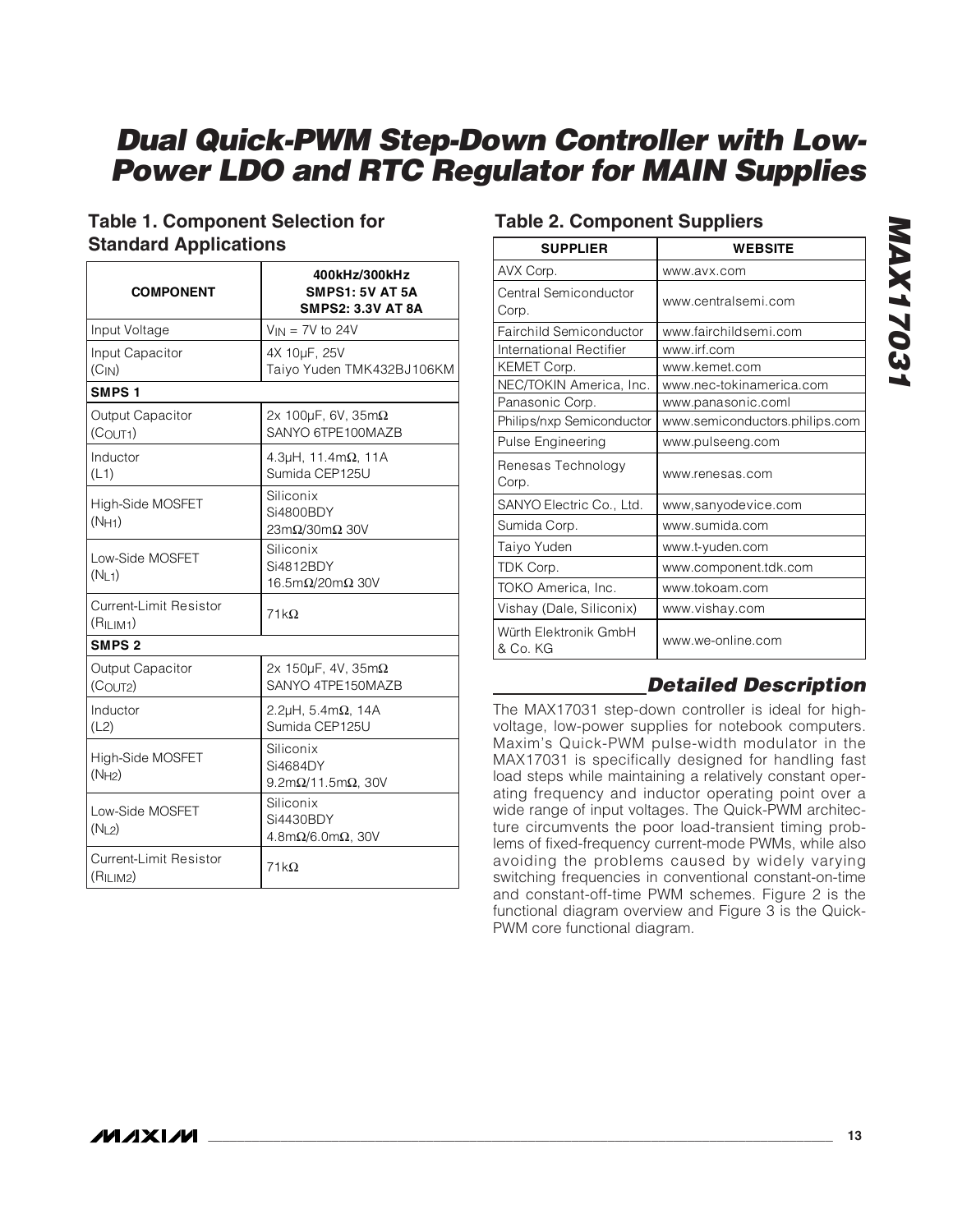

Figure 2. Functional Diagram Overview

**MAXIM** 

**MAX17031**

**MAX17031**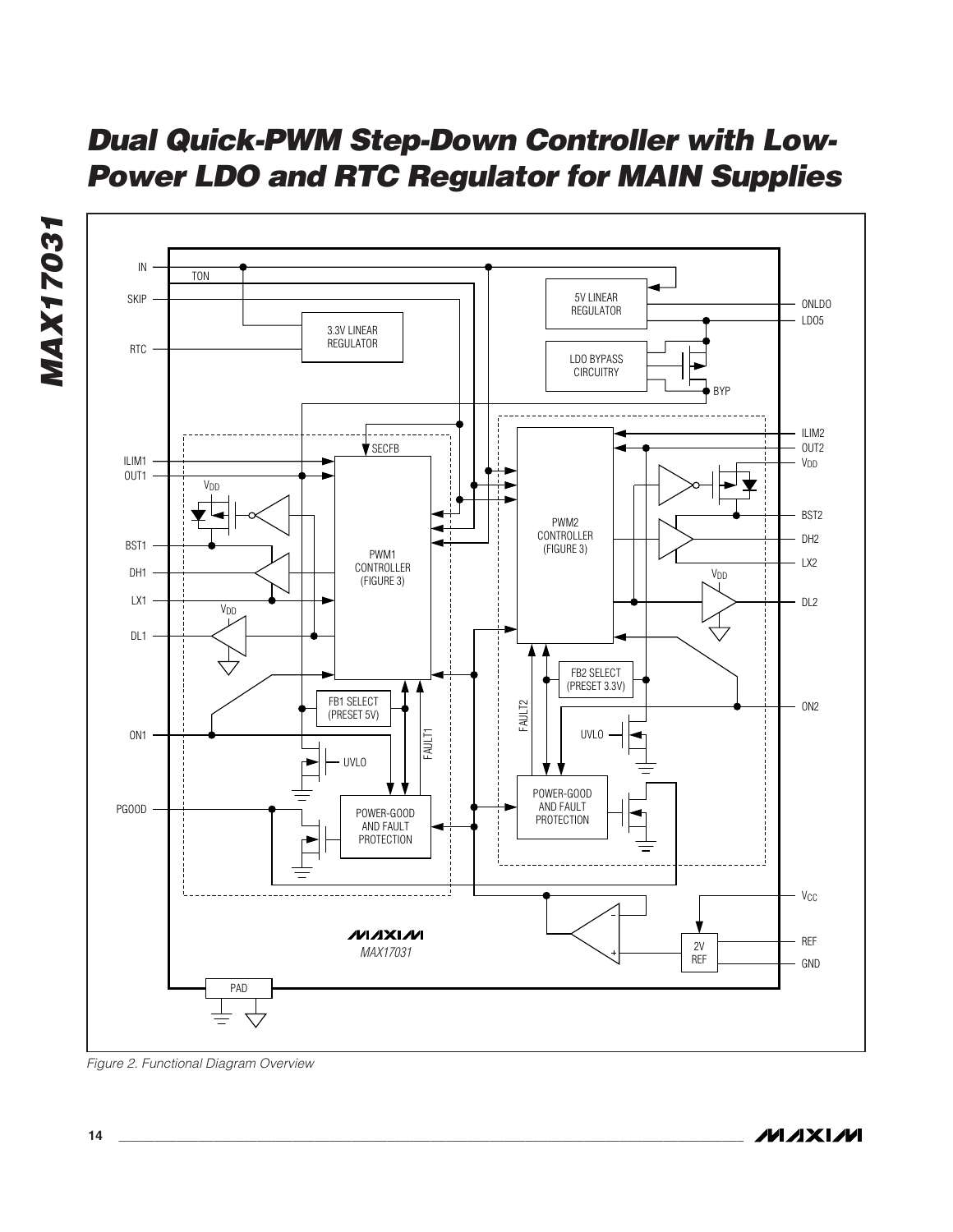

Figure 3. Functional Diagram—Quick-PWM Core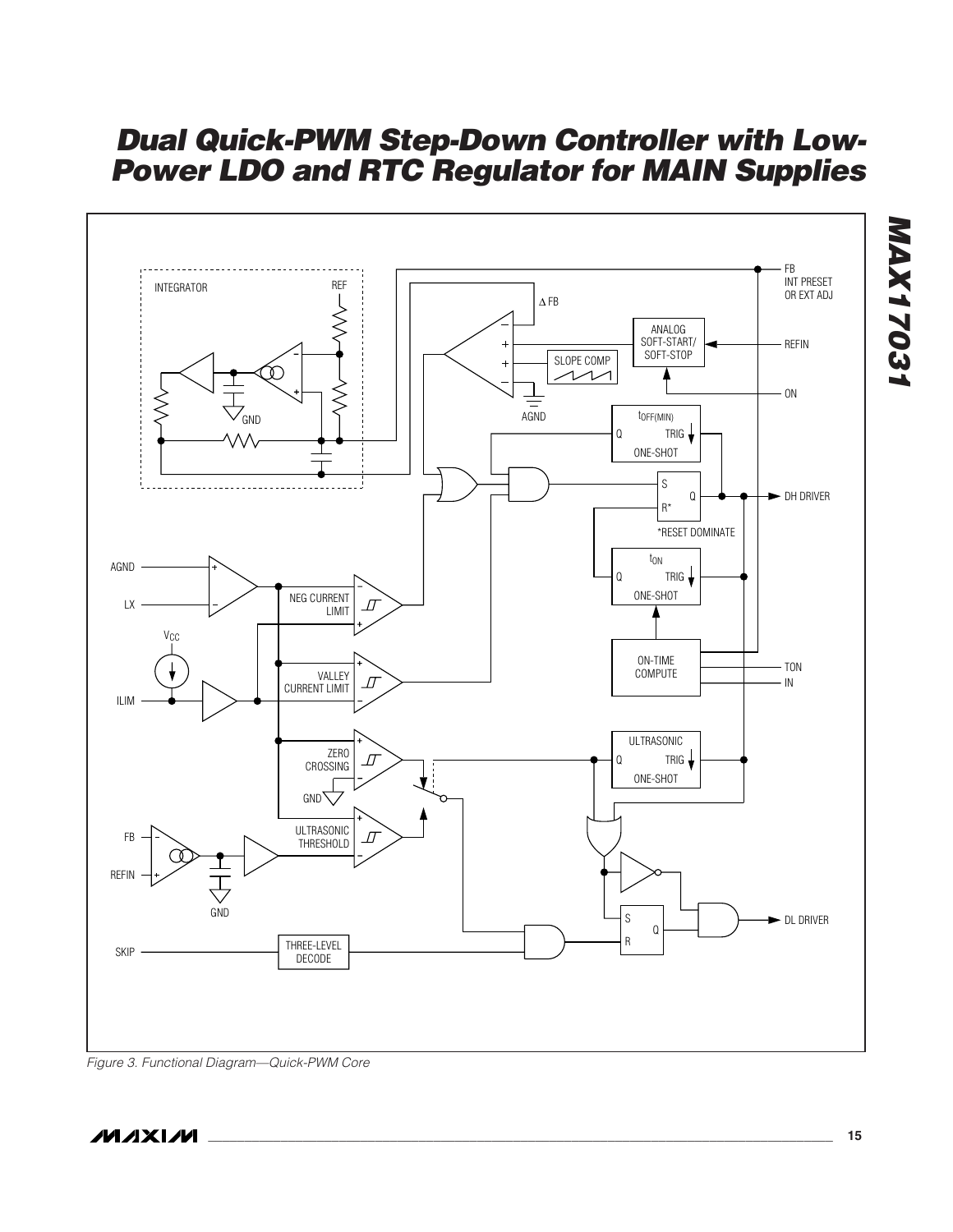The MAX17031 includes several features for multipur-<br>pose notebook functionality, and is specifically<br>designed for 5V/3.3V main power-supply rails. The<br>MAX17031 includes a 100mA, 5V linear regulator<br>(LDO5) ideal for initia pose notebook functionality, and is specifically designed for 5V/3.3V main power-supply rails. The MAX17031 includes a 100mA, 5V linear regulator (LDO5) ideal for initial power-up of the notebook and main supply. Additionally, the MAX17031 includes a 3.3V, 5mA RTC supply that remains always enabled, which can be used to power the RTC supply and system pullups when the notebook shuts down. The MAX17031 also includes a SKIP mode control input with an accurate threshold that allows an unregulated charge pump or secondary winding to be automatically refreshed—ideal for generating the low-power 12V to 15V load switch supply.

#### **3.3V RTC Power**

The MAX17031 includes a low-current (5mA) linear regulator that remains active as long as the input supply (IN) exceeds 2V (typ). The main purpose of this "always-enabled" linear regulator is to power the RTC when all other notebook regulators are disabled. The RTC regulator sources at least 5mA for external loads.

#### **Preset 5V, 100mA Linear Regulator**

The MAX17031 includes a high-current (100mA) 5V linear regulator. This LDO5 is required to generate the 5V bias supply necessary to power up the switching regulators. Once the 5V switching regulator (MAX17031 OUT1) is enabled, LDO5 is bypassed to OUT1. The MAX17031 LDO5 sources at least 100mA of supply current.

#### **Bypass Switch**

The MAX17031 includes an LDO5 bypass switch that allows the LDO5 to be bypassed to OUT1. When OUT1 exceeds 93.5% of the LDO5 output voltage for 500µs, then the MAX17031 reduces the LDO5 regulation threshold and turns on an internal p-channel MOSFET to short OUT1 to LDO5. Instead of disabling the LDO5 when the MAX17031 enables the bypass switch, the controller reduces the LDO5 regulation voltage, which effectively places the linear regulator in a standby state while switched over, allowing a fast recovery if the OUT1 drops by 8.5% from LDO5 nominal regulation threshold.

#### **5V Bias Supply (VCC/VDD)**

The MAX17031 requires an external 5V bias supply (VDD and VCC) in addition to the battery. Typically, this 5V bias supply is generated by the internal 100mA LDO5 or from the notebook's 95%-efficient 5V main supply. Keeping these bias supply inputs independent improves the overall efficiency. When ONLDO is enabled, V<sub>DD</sub> and V<sub>CC</sub> must be supplied from LDO5.

The V<sub>DD</sub> bias supply input powers the internal gate drivers and the V<sub>CC</sub> bias supply input powers the analog control blocks. The maximum current required is dominated by the switching losses of the drivers and can be estimated as follows:

 $I_{\text{BIAS(MAX)}} = I_{\text{CC(MAX)}} + f_{\text{SWQG}} \approx 30 \text{mA}$  to 60 mA (typ)

#### **Free-Running Constant-On-Time PWM Controller with Input Feed-Forward**

The Quick-PWM control architecture is a pseudo-fixedfrequency, constant on-time, current-mode regulator with voltage feed-forward. This architecture relies on the output filter capacitor's ESR to act as a currentsense resistor, so the feedback ripple voltage provides the PWM ramp signal. The control algorithm is simple: the high-side switch on-time is determined solely by a one-shot whose pulse width is inversely proportional to input voltage and directly proportional to output voltage. Another one-shot sets a minimum off-time (400ns typ). The on-time one-shot is triggered if the error comparator is low, the low-side switch current is below the valley current-limit threshold, and the minimum off-time one-shot has timed out.

#### **On-Time One-Shot**

The heart of the PWM core is the one-shot that sets the high-side switch on-time. This fast, low-jitter, adjustable one-shot includes circuitry that varies the on-time in response to battery and output voltage. The high-side switch on-time is inversely proportional to the battery voltage as sensed by IN, and proportional to the feedback voltage:

$$
t_{ON} = \frac{K \times V_{OUT}}{V_{IN}}
$$

where K (switching period) is set 2.5µs for side 1 and 3.3µs for side 2. For continuous conduction operation, the actual switching frequency can be estimated by:

$$
f_{SW} = \frac{(V_{OUT} + V_{DROP1})}{t_{ON} \times (V_{IN} + V_{DROP1} - V_{DROP2})}
$$

where V<sub>DROP1</sub> is the sum of the parasitic voltage drops in the inductor discharge path, including synchronous rectifier, inductor, and PCB resistances; V<sub>DROP2</sub> is the sum of the parasitic voltage drops in the charging path, including the high-side switch, inductor, and PCB resis $t$ ances; and  $t$ <sub>ON</sub> is the on-time calculated by the MAX17031.

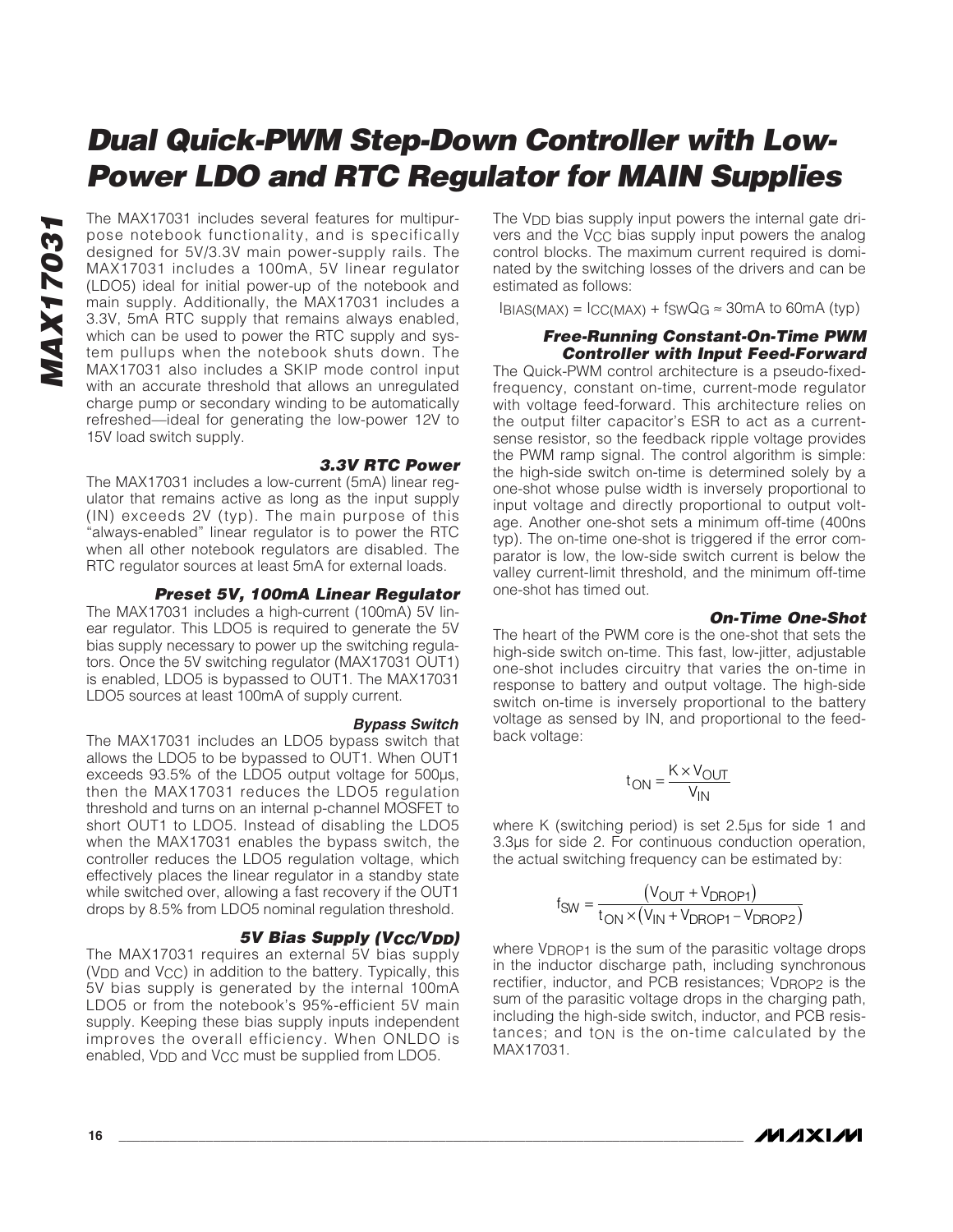#### **Modes of Operation**

#### **Forced-PWM Mode (VSKIP = 1.8V)**

The low-noise forced-PWM mode ( $V_{SKIP} = 1.8V$ ) disables the zero-crossing comparator, which controls the low-side switch on-time. This forces the low-side gatedrive waveform to constantly be the complement of the high-side gate-drive waveform, so the inductor current reverses at light loads while DH maintains a duty factor of VOUT/VIN. The benefit of forced-PWM mode is to keep the switching frequency fairly constant. However, forced-PWM operation comes at a cost: the no-load 5V bias current remains between 20mA to 60mA depending on the switching frequency and MOSFET selection.

The MAX17031 automatically uses forced-PWM operation during shutdown regardless of the SKIP configuration.

**Automatic Pulse-Skipping Mode (VSKIP > 2V)**

In skip mode ( $V_{SKIP} > 2V$ ), an inherent automatic switchover to PFM takes place at light loads. This switchover is affected by a comparator that truncates the low-side switch on-time at the inductor current's zero crossing. The zero-crossing comparator output is set by the differential voltage across LX and GND.

DC output-accuracy specifications refer to the integrated threshold of the error comparator. When the inductor is in continuous conduction, the MAX17031 regulates the valley of the output ripple and the internal integrator removes the actual DC output-voltage error caused by the output-ripple voltage and internal slope compensation. In discontinuous conduction ( $V_{SKIP} > 2V$  and  $I_{OUT}$ < ILOAD(SKIP)), the integrator cannot correct for the lowfrequency output ripple error, so the output voltage has a DC regulation level higher than the error comparator threshold by approximately 1.5% due to slope compensation and output ripple voltage.

#### **Ultrasonic Mode (VSKIP = GND)**

Shorting SKIP to ground activates a unique pulseskipping mode with a guaranteed minimum switching frequency of 20kHz. This ultrasonic pulse-skipping mode eliminates audio-frequency modulation that would otherwise be present when a lightly loaded controller automatically skips pulses. In ultrasonic mode, the controller automatically transitions to fixed-frequency PWM operation when the load reaches the same critical conduction point (ILOAD(SKIP)) that occurs when normally pulse skipping.

An ultrasonic pulse occurs (Figure 4) when the controller detects that no switching has occurred within the last 37µs. Once triggered, the ultrasonic circuitry pulls DL high, turning on the low-side MOSFET to induce a negative inductor current. After the inductor current reaches the negative ultrasonic current threshold, the controller turns off the low-side MOSFET (DL pulled low) and triggers a constant on-time (DH driven high). When the on-time has expired, the controller reenables the low-side MOSFET until the inductor current drops below the zero-crossing threshold. Starting with a DL pulse greatly reduces the peak output voltage when compared to starting with a DH pulse.

The output voltage at the beginning of the ultrasonic pulse determines the negative ultrasonic current threshold, corresponding to:

$$
V_{NEG(US)} = I_L R_{CS}
$$

where R<sub>CS</sub> is the current-sense resistance seen across LX to GND.



Figure 4. Ultrasonic Waveforms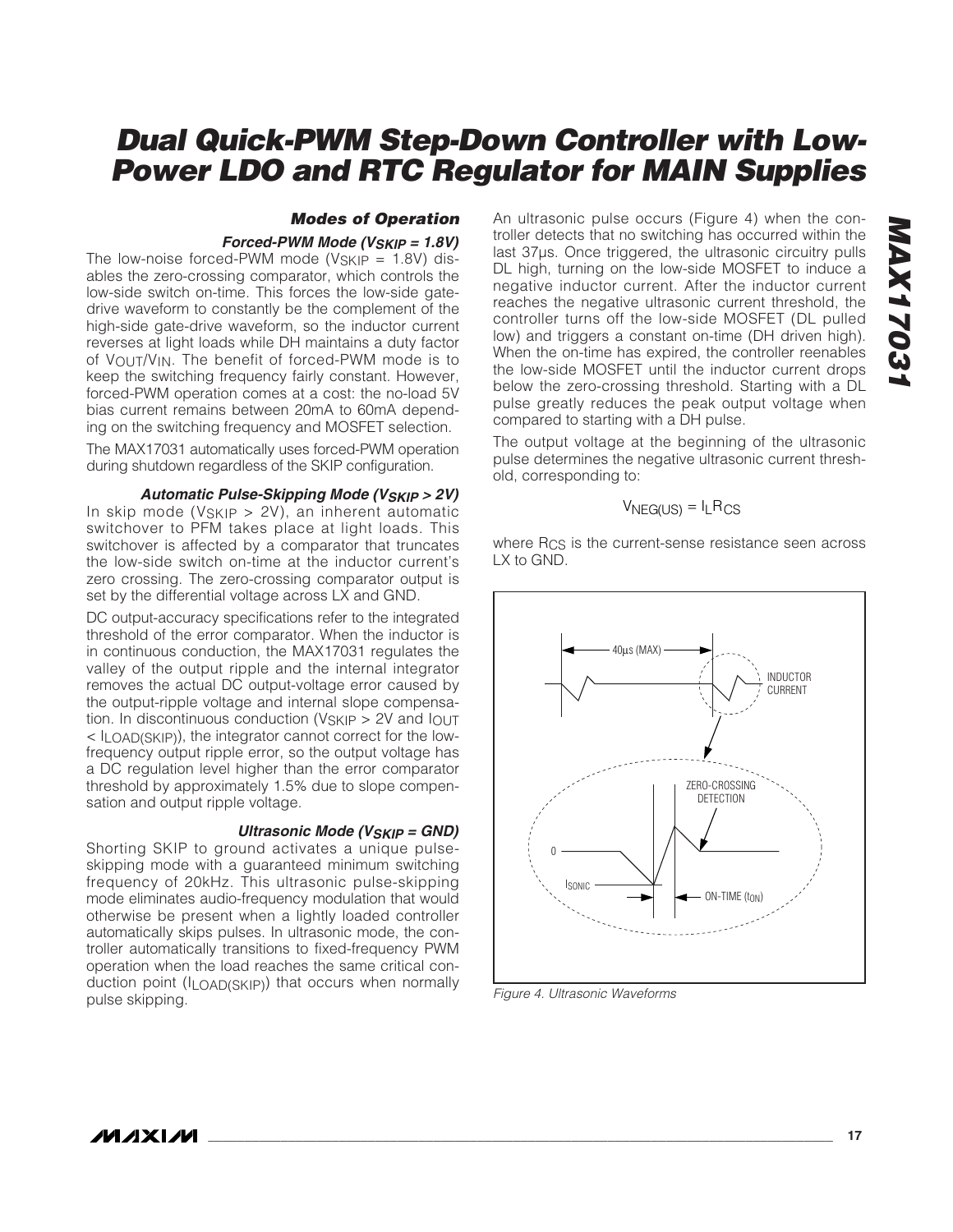#### **Secondary Feedback (SKIP)**

When the controller skips pulses ( $V_{SKIP} > 2V$ ), the long time between pulses (especially if the output is sinking current) allows the external charge-pump voltage or transformer secondary winding voltage to drop. Connecting a resistor-divider between the secondary output to SKIP to ground sets up a minimum refresh threshold. When the SKIP voltage drops below its 2V threshold, the MAX17031 enters forced-PWM mode. This forces the controller to begin switching, allowing the external unregulated charge pump (or transformer secondary winding) to be refreshed.

#### **Valley Current-Limit Protection**

The current-limit circuit employs a unique "valley" current-sensing algorithm that senses the inductor current through the low-side MOSFET—across LX to analog GND. If the current through the low-side MOSFET exceeds the valley current-limit threshold, the PWM controller is not allowed to initiate a new cycle. The actual peak current is greater than the valley currentlimit threshold by an amount equal to the inductor ripple current. Therefore, the exact current-limit characteristic and maximum load capability are a function of the inductor value and battery voltage. When combined with the undervoltage protection circuit, this currentlimit method is effective in almost every circumstance.

In forced-PWM mode, the MAX17031 also implements a negative current limit to prevent excessive reverse inductor currents when VOUT is sinking current. The negative current-limit threshold is set to approximately 120% of the positive current limit.

#### **POR, UVLO**

When V<sub>CC</sub> rises above the power-on reset (POR) threshold, the MAX17031 clears the fault latches, forces the low-side MOSFET to turn on (DL high), and resets the soft-start circuit, preparing the controller for power-up. However, the V<sub>CC</sub> undervoltage lockout (UVLO) circuitry inhibits switching until  $V_{CC}$  reaches 4.2V (typ). When V<sub>CC</sub> rises above 4.2V and the controller has been enabled (ON\_ pulled high), the controller activates the enabled PWM controllers and initializes soft-start.

When V<sub>CC</sub> drops below the UVLO threshold (falling edge), the controller stops switching, and DH and DL are pulled low. When the 2V POR falling-edge threshold is reached, the DL state no longer matters since there is not enough voltage to force the switching MOSFETs into a low on-resistance state, so the controller pulls DL high, allowing a soft discharge of the output capacitors (damped response). However, if the V<sub>CC</sub> recovers

before reaching the falling POR threshold, DL remains low until the error comparator has been properly powered up and triggers an on-time.

#### **Soft-Start and Soft-Shutdown**

The MAX17031 includes voltage soft-start and softshutdown—slowly ramping up and down the target voltage. During startup, the slew-rate control softly slews the target voltage over a 1ms startup period. This long startup period reduces the inrush current during startup.

When ON1 or ON2 is pulled low or the output undervoltage fault latch is set, the respective output automatically enters soft-shutdown; the regulator enters PWM mode and ramps down its output voltage over a 1ms period. After the output voltage drops below 0.1V, the MAX17031 pulls DL high, clamping the output and LX switching node to ground, preventing leakage currents from pulling up the output and minimizing the negative output voltage undershoot during shutdown.

#### **Output Voltage**

DC output-accuracy specifications in the Electrical Characteristics table refer to the error comparator's threshold. When the inductor continuously conducts, the MAX17031 regulates the valley of the output ripple, so the actual DC output voltage is lower than the slope-compensated trip level by 50% of the output ripple voltage. For PWM operation (continuous conduction), the output voltage is accurately defined by the following equation:

$$
V_{\text{OUT}}(PWM) = V_{\text{NOM}} + \left(\frac{V_{\text{RIPPLE}}}{2A_{\text{CCV}}}\right)
$$

where V<sub>NOM</sub> is the nominal feedback voltage, ACCV is the integrator's gain, and VRIPPLE is the output ripple voltage (VRIPPLE = ESR x  $\Delta$ IINDUCTOR, as described in the Output Capacitor Selection section).

In discontinuous conduction ( $I_{\text{OUT}}$  <  $I_{\text{LOAD(SKIP)}}$ ), the longer off-times allow the slope compensation to increase the threshold voltage by as much as 1%, so the output voltage regulates slightly higher than it would in PWM operation.

#### **Internal Integrator**

The internal integrator improves the output accuracy by removing any output accuracy errors caused by the slope compensation, output ripple voltage, and erroramplifier offset. Therefore, the DC accuracy (in forced-PWM mode) depends on the integrator's gain, the integrator's offset, and the accuracy of the integrator's reference input.

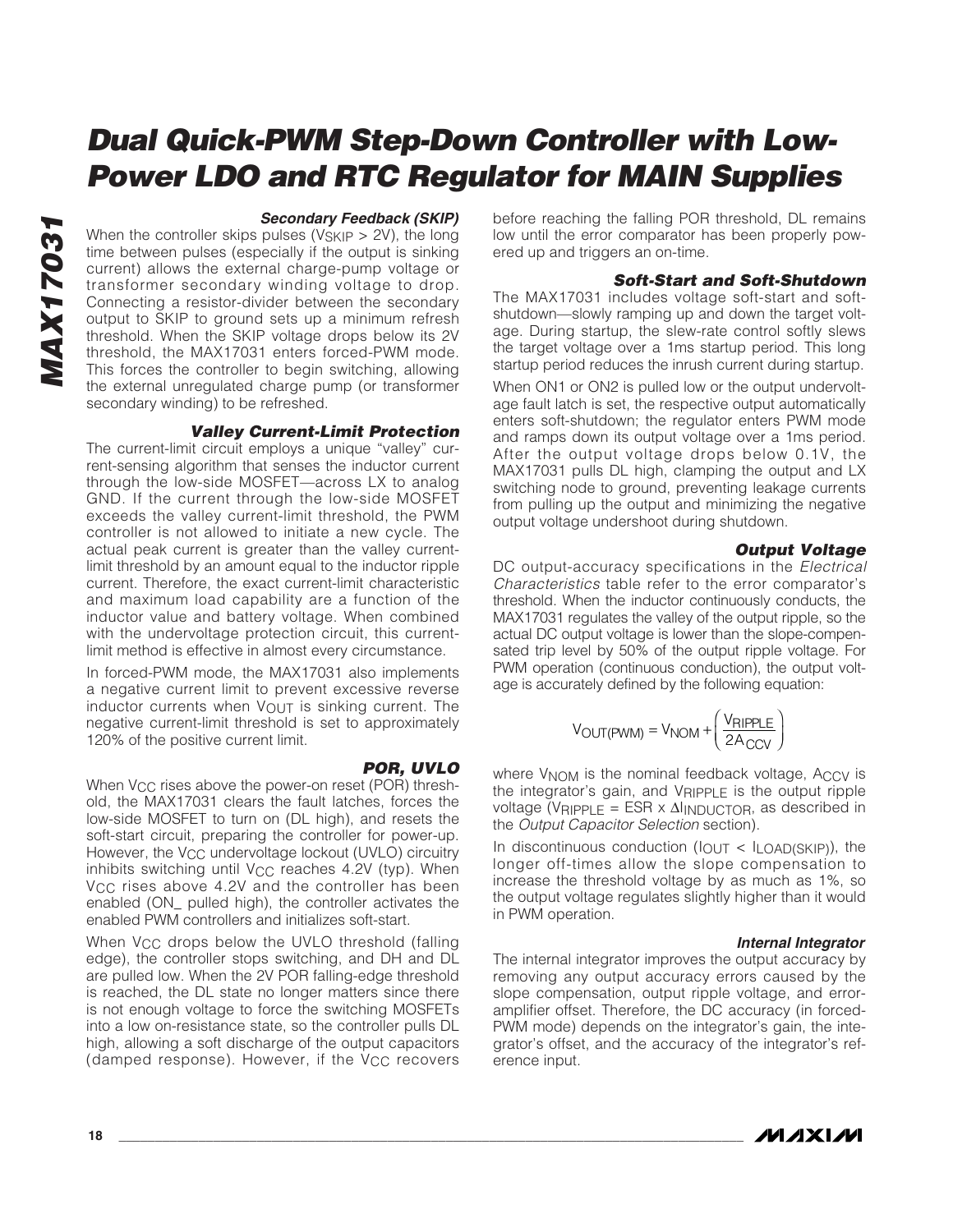# **MAX17031 MAX17031**

# **Dual Quick-PWM Step-Down Controller with Low-Power LDO and RTC Regulator for MAIN Supplies**

#### **Power-Good Outputs (PGOOD) and Fault Protection**

PGOOD is the open-drain output that continuously monitors both output voltages for undervoltage and overvoltage conditions. PGOOD is actively held low in shutdown (ON1 or ON2 = GND), during soft-start, and soft-shutdown. Approximately 20us (typ) after the softstart terminates, PGOOD becomes high impedance as long as both output voltages exceed 85% of the nominal fixed-regulation voltage. PGOOD goes low if the output voltage drops 15% below the regulation voltage, or if the SMPS controller is shut down. For a logic-level PGOOD output voltage, connect an external pullup resistor between PGOOD and the logic power supply. A 100kΩ pullup resistor works well in most applications.

#### **Overvoltage Protection (OVP)**

When the output voltage rises 15% above the fixedregulation voltage, the controller immediately pulls PGOOD low, sets the overvoltage fault latch, and immediately pulls the respective DL\_ high—clamping the output fault to GND. Toggle either ON1 or ON2 input, or cycle V<sub>CC</sub> power below its POR threshold to clear the fault latch and restart the controller.

#### **Undervoltage Protection (UVP)**

When the output voltage drops 30% below the fixedregulation voltage, the controller immediately pulls the PGOOD low, sets the undervoltage fault latch, and begins the shutdown sequence. After the output voltage drops below 0.1V, the synchronous rectifier turns on, clamping the output to GND regardless of the output voltage. Toggle either ON1 or ON2 input, or cycle V<sub>CC</sub> power below its POR threshold to clear the fault latch and restart the controller.

#### **Thermal-Fault Protection (TSHDN)**

The MAX17031 features a thermal-fault protection circuit. When the junction temperature rises above +160°C, a thermal sensor activates the fault latch, pulls PGOOD low, enables the 10Ω discharge circuit, and disables the controller—DH and DL pulled low. Toggle ONLDO or cycle IN power to reactivate the controller after the junction temperature cools by 15°C.

## **Design Procedure**

Firmly establish the input-voltage range and maximum load current before choosing an inductor operating point (ripple-current ratio). The primary design goal is choosing a good inductor operating point, and the following three factors dictate the rest of the design:

- **Input Voltage Range:** The maximum value (V<sub>IN(MAX)</sub>) must accommodate the worst-case, high ACadapter voltage. The minimum value (VIN(MIN)) must account for the lowest battery voltage after drops due to connectors, fuses, and battery-selector switches. If there is a choice at all, lower input voltages result in better efficiency.
- **Maximum Load Current:** There are two values to consider. The peak load current (I<sub>LOAD(MAX)</sub>) determines the instantaneous component stresses and filtering requirements and thus drives output capacitor selection, inductor saturation rating, and the design of the current-limit circuit. The continuous load current (ILOAD) determines the thermal stresses and thus drives the selection of input capacitors, MOSFETs, and other critical heat-contributing components.

| <b>MODE</b>                                                | <b>CONTROLLER STATE</b>                                                                                                                                                 | <b>DRIVER STATE</b>                                                                      |  |
|------------------------------------------------------------|-------------------------------------------------------------------------------------------------------------------------------------------------------------------------|------------------------------------------------------------------------------------------|--|
| Shutdown $(ON_{-} = High to Low)$<br>Output UVP (Latched)  | Voltage soft-shutdown initiated. Internal error-amplifier<br>target slowly ramped down to GND and output actively<br>discharged (automatically enters forced-PWM mode). | DL driven high and DH pulled low<br>after soft-shutdown completed<br>(output $< 0.1V$ ). |  |
| Output OVP (Latched)                                       | Controller shuts down and EA target internally slewed<br>down. Controller remains off until ON toggled or V <sub>CC</sub><br>power cycled.                              | DL immediately driven high,<br>DH pulled low.                                            |  |
| $UVLO$ ( $V_{CC}$ Falling-Edge)<br>Thermal Fault (Latched) | SMPS controller disabled (assuming ON_pulled high),<br>$10Ω$ output discharge active.                                                                                   | DL and DH pulled low.                                                                    |  |
| UVLO (Vcc Rising Edge)                                     | SMPS controller disabled (assuming ON_pulled high),<br>$10Ω$ output discharge active.                                                                                   | DL driven high,<br>DH pulled low.                                                        |  |
| Vcc Below POR                                              | SMPS inactive, $10\Omega$ output discharge active.                                                                                                                      | DL driven high,<br>DH pulled low.                                                        |  |

## **Table 3. Fault Protection and Shutdown Operation Table**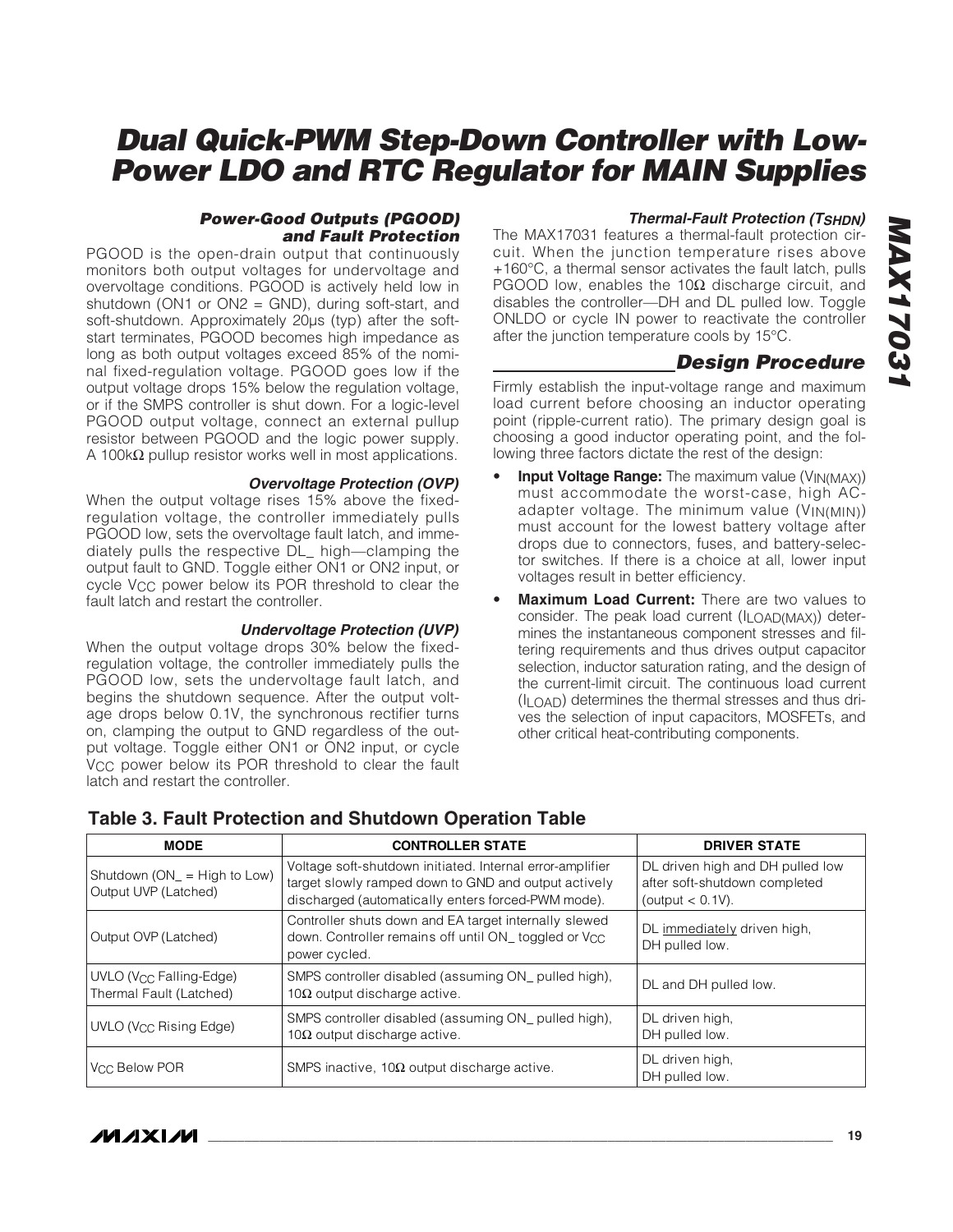**Inductor Operating Point:** This choice provides trade-offs between size vs. efficiency and transient response vs. output ripple. Low inductor values provide better transient response and smaller physical size, but also result in lower efficiency and higher output ripple due to increased ripple currents. The minimum practical inductor value is one that causes the circuit to operate at the edge of critical conduction (where the inductor current just touches zero with every cycle at maximum load). Inductor values lower than this grant no further size-reduction benefit. The optimum operating point is usually found between 20% and 50% value at which PFM/PWM switchover occurs.

#### **Inductor Selection**

The switching frequency and inductor operating point determine the inductor value as follows:

$$
L = \frac{V_{OUT}(V_{IN} - V_{OUT})}{V_{IN}f_{SW}I_{LOAD(MAX)}LIR}
$$

For example:  $I_{LOAD(MAX)} = 4A$ ,  $V_{IN} = 12V$ ,  $V_{OUT2} =$ 2.5V,  $f_{SW} = 355$ kHz, 30% ripple current or  $LIR = 0.3$ :

$$
L = \frac{2.5V \times (12V - 2.5V)}{12V \times 355kHz \times 4A \times 0.3} = 4.65\mu H
$$

Find a low-loss inductor having the lowest possible DC resistance that fits in the allotted dimensions. Ferrite cores are often the best choice, although powdered iron is inexpensive and can work well at 200kHz. The core must be large enough not to saturate at the peak inductor current (IPEAK):

$$
I_{PEAK} = I_{LOAD(MAX)} \left( 1 + \frac{LIR}{2} \right)
$$

Most inductor manufacturers provide inductors in standard values, such as 1.0µH, 1.5µH, 2.2µH, 3.3µH, etc. Also look for nonstandard values, which can provide a better compromise in LIR across the input voltage range. If using a swinging inductor (where the no-load inductance decreases linearly with increasing current), evaluate the LIR with properly scaled inductance values.

#### **Transient Response**

The inductor ripple current also impacts transientresponse performance, especially at low  $V_{IN}$  -  $V_{OUIT}$  differentials. Low inductor values allow the inductor current to slew faster, replenishing charge removed from the output filter capacitors by a sudden load step. The amount of output sag is also a function of the maximum duty factor, which can be calculated from the ontime and minimum off-time:

$$
V_{SAG} = \frac{L(\Delta I_{LOAD(MAX)})^2 \left[ \left( \frac{V_{OUT}K}{V_{IN}} \right) + t_{OFF(MIN)} \right]}{2C_{OUT}V_{OUT} \left[ \left( \frac{(V_{IN} - V_{OUT})K}{V_{IN}} \right) - t_{OFF(MIN)} \right]}
$$

where tOFF(MIN) is the minimum off-time (see the Electrical Characteristics table).

The amount of overshoot during a full-load to no-load transient due to stored inductor energy can be calculated as:

$$
V_{SOAR} \approx \frac{\left(\Delta I_{LOAD(MAX)}\right)^2 L}{2C_{OUT}V_{OUT}}
$$

#### **Setting the Current Limit**

The minimum current-limit threshold must be great enough to support the maximum load current when the current limit is at the minimum tolerance value. The valley of the inductor current occurs at ILOAD(MAX) minus half the ripple current; therefore:

$$
I_{LIM(VAL)} > I_{LOAD(MAX)} - \left(\frac{I_{LOAD(MAX)}LIR}{2}\right)
$$

where  $I_{LIM}(VAL)$  equals the minimum valley current-limit threshold voltage divided by the current-sense resistance (RSENSE). When using a 100kΩ ILIM resistor, the minimum valley current-limit threshold is 40mV.

Connect a resistor between ILIM\_ and analog ground to set the adjustable current-limit threshold. The valley current-limit threshold is approximately 1/10 the ILIM voltage formed by the external resistance and internal 5μA current source. The  $40kΩ$  to  $400kΩ$  adjustment range corresponds to a 20mV to 200mV valley currentlimit threshold. When adjusting the current limit, use 1% tolerance resistors to prevent significant inaccuracy in the valley current-limit tolerance.

#### **Output Capacitor Selection**

The output filter capacitor must have low enough equivalent series resistance (ESR) to meet output ripple and load-transient requirements, yet have high enough ESR to satisfy stability requirements.

For processor core voltage converters and other applications where the output is subject to violent load transients, the output capacitor's size depends on how much ESR is needed to prevent the output from dipping too low under a load transient. Ignoring the sag due to finite capacitance:

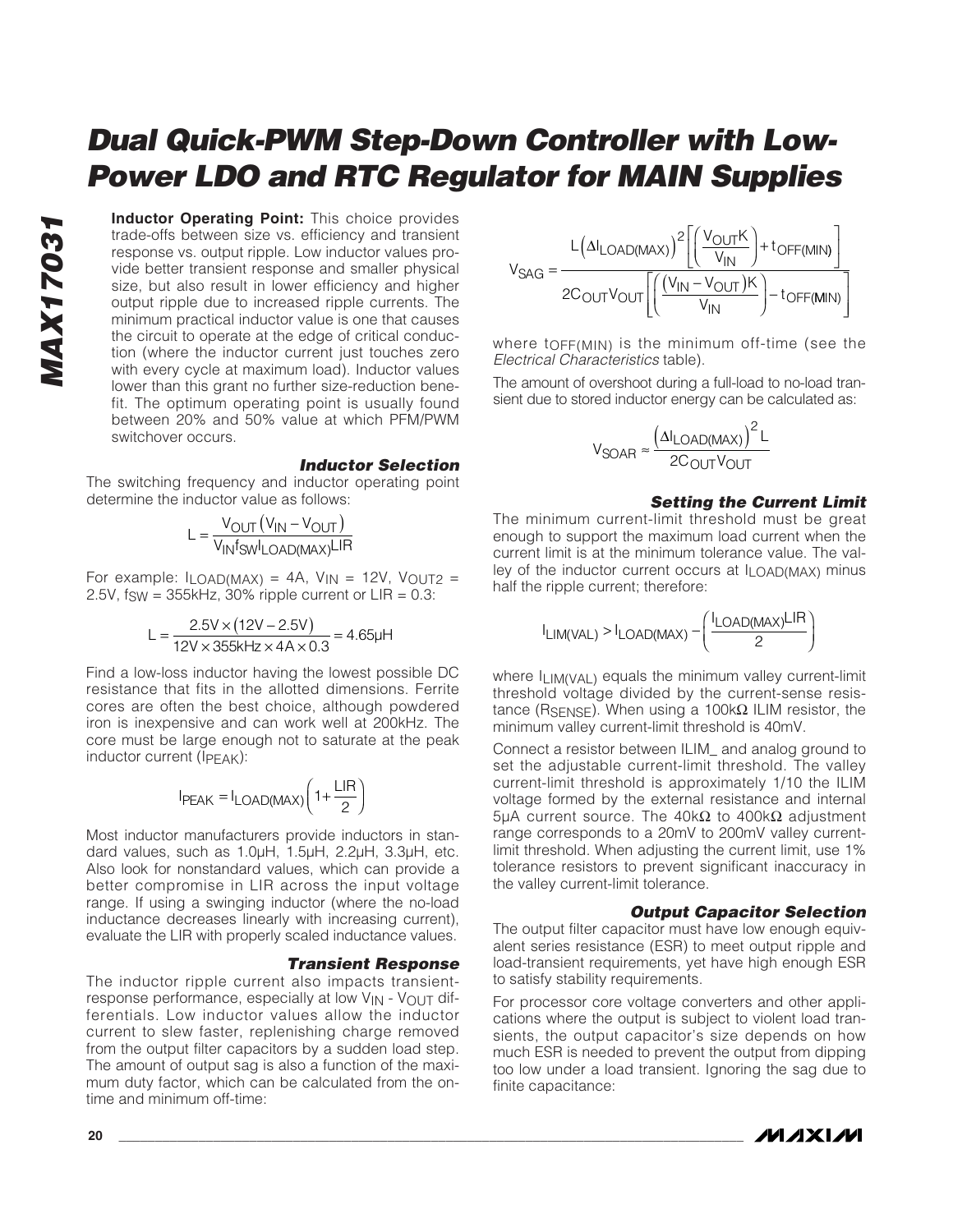#### $R_{\footnotesize{\text{ESR}}}\leq \frac{V_{\footnotesize{\text{STEP}}}}{\Delta I_{\footnotesize{\text{I}}\ \text{OAD/N}}}$ LOAD(MAX  $\leq \frac{V \text{STEP}}{\Delta I_{\text{LOAD(MAX)}}}$

In applications without large and fast load transients, the output capacitor's size often depends on how much ESR is needed to maintain an acceptable level of output voltage ripple. The output ripple voltage of a stepdown controller equals the total inductor ripple current multiplied by the output capacitor's ESR. Therefore, the maximum ESR required to meet ripple specifications is:

#### $R_{\footnotesize{\text{ESR}}}\leq \frac{V_{\footnotesize{\text{RIPPLE}}}}{I_{\footnotesize{\text{LOAD} (MAX)}}\textsf{LIR}}$ LOAD(MAX ≤ (MAX)

The actual capacitance value required relates to the physical size needed to achieve low ESR, as well as to the chemistry of the capacitor technology. Thus, the capacitor is usually selected by ESR and voltage rating rather than by capacitance value (this is true of tantalums, OS-CONs, polymers, and other electrolytics).

When using low-capacity filter capacitors, such as ceramic capacitors, size is usually determined by the capacity needed to prevent VSAG and VSOAR from causing problems during load transients. Generally, once enough capacitance is added to meet the overshoot requirement, undershoot at the rising load edge is no longer a problem (see the V<sub>SAG</sub> and V<sub>SOAR</sub> equations in the Transient Response section). However, lowcapacity filter capacitors typically have high ESR zeros that might affect the overall stability (see the Output Capacitor Stability Considerations section).

#### **Output Capacitor Stability Considerations** For Quick-PWM controllers, stability is determined by the value of the ESR zero relative to the switching frequency. The boundary of instability is given by the fol-

$$
f_{ESR} \leq \frac{f_{SW}}{\pi}
$$

where:

lowing equation:

$$
f_{ESR} = \frac{1}{2\pi \times R_{ESR} \times C_{OUT}}
$$

For a typical 300kHz application, the ESR zero frequency must be well below 95kHz, preferably below 50kHz. Tantalum and OS-CON capacitors in widespread use at the time of publication have typical ESR zero frequencies of 25kHz. In the design example used for inductor selection, the ESR needed to support 25mVp-p ripple is 25mV/1.2A = 20.8mΩ. One 220µF/4V SANYO polymer (TPE) capacitor provides 15mΩ (max) ESR. This results in a zero at 48kHz, well within the bounds of stability.



Do not put high-value ceramic capacitors directly on OUT1 and OUT2 pins to ensure stability. Large ceramic capacitors can have a high-ESR zero frequency and cause erratic, unstable operation. However, it is easy to add enough series resistance by placing the capacitors a couple of inches downstream from the feedback sense point, which should be as close as possible to the inductor.

Unstable operation manifests itself in two related but distinctly different ways: double-pulsing and fast-feedback loop instability. Double-pulsing occurs due to noise on the output or because the ESR is so low that there is not enough voltage ramp in the output-voltage signal. This "fools" the error comparator into triggering a new cycle immediately after the 400ns minimum offtime period has expired. Double-pulsing is more annoying than harmful, resulting in nothing worse than increased output ripple. However, it can indicate the possible presence of loop instability due to insufficient ESR. Loop instability results in oscillations at the output after line or load steps. Such perturbations are usually damped, but can cause the output voltage to rise above or fall below the tolerance limits.

The easiest method for checking stability is to apply a very fast zero-to-max load transient and carefully observe the output-voltage ripple envelope for overshoot and ringing. It can help to simultaneously monitor the inductor current with an AC current probe. Do not allow more than one cycle of ringing after the initial step-response under/overshoot.

#### **Input Capacitor Selection**

The input capacitor must meet the ripple current requirement (IRMS) imposed by the switching currents:

$$
I_{RMS} = I_{LOAD} \left( \frac{\sqrt{V_{OUT} (V_{IN} - V_{OUT})}}{V_{IN}} \right)
$$

For most applications, nontantalum chemistries (ceramic, aluminum, or OS-CON) are preferred due to their resistance to power-up surge currents typical of systems with a mechanical switch or connector in series with the input. If the MAX17031 is operated as the second stage of a two-stage power conversion system, tantalum input capacitors are acceptable. In either configuration, choose a capacitor that has less than 10°C temperature rise at the RMS input current for optimal reliability and lifetime.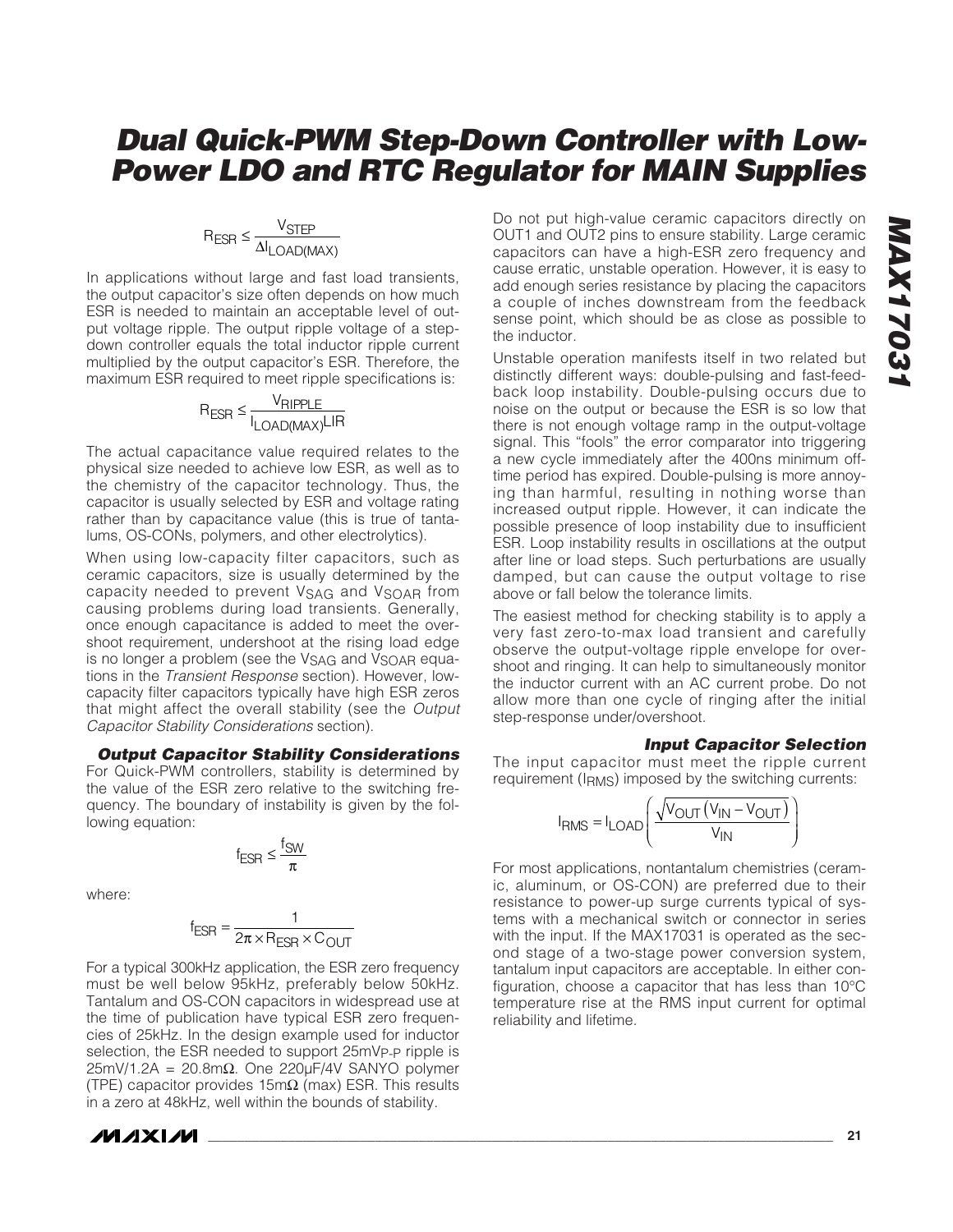#### **Power-MOSFET Selection**

Most of the following MOSFET guidelines focus on the challenge of obtaining high load-current capability when using high-voltage (> 20V) AC adapters. Lowcurrent applications usually require less attention.

The high-side MOSFET (NH) must be able to dissipate the resistive losses plus the switching losses at both VIN(MIN) and VIN(MAX). Ideally, the losses at VIN(MIN) should be roughly equal to the losses at  $V_{IN(MAX)}$ , with lower losses in between. If the losses at  $V_{IN(MIN)}$  are significantly higher, consider increasing the size of NH. Conversely, if the losses at VIN(MAX) are significantly higher, consider reducing the size of N<sub>H</sub>. If V<sub>IN</sub> does not vary over a wide range, maximum efficiency is achieved by selecting a high-side MOSFET (NH) that has conduction losses equal to the switching losses.

Choose a low-side MOSFET  $(N<sub>L</sub>)$  that has the lowest possible on-resistance (RDS(ON)), comes in a moderate-sized package (i.e., 8-pin SO, DPAK, or D2PAK), and is reasonably priced. Ensure that the MAX17031 DL\_ gate driver can supply sufficient current to support the gate charge and the current injected into the parasitic drain-to-gate capacitor caused by the high-side MOSFET turning on; otherwise, cross-conduction problems could occur. Switching losses are not an issue for the low-side MOSFET since it is a zero-voltage switched device when used in the step-down topology.

#### **Power-MOSFET Dissipation**

Worst-case conduction losses occur at the duty factor extremes. For the high-side MOSFET  $(N_H)$ , the worstcase power dissipation due to resistance occurs at minimum input voltage:

$$
PD(NH\;{Resistive}) = \left(\frac{V_{OUT}}{V_{IN}}\right) (I_{LOAD})^2 R_{DS(ON)}
$$

Generally, use a small high-side MOSFET to reduce switching losses at high input voltages. However, the RDS(ON) required to stay within package power-dissipation limits often limits how small the MOSFET can be. The optimum occurs when the switching losses equal the conduction  $(RDS(ON))$  losses. High-side switching losses do not become an issue until the input is greater than approximately 15V.

Calculating the power dissipation in high-side  $MOSFETS (N<sub>H</sub>)$  due to switching losses is difficult, since it must allow for difficult-to-quantify factors that influence the turn-on and turn-off times. These factors include the internal gate resistance, gate charge, threshold voltage, source inductance, and PCB layout characteristics. The following switching loss calculation provides only a very rough estimate and is no substitute for breadboard evaluation, preferably including verification using a thermocouple mounted on NH:



where COSS is the high-side MOSFET's output capacitance, QG(SW) is the charge needed to turn on the highside MOSFET, and IGATE is the peak gate-drive source/sink current (1A typ).

Switching losses in the high-side MOSFET can become a heat problem when maximum AC adapter voltages are applied due to the squared term in the switchingloss equation provided above. If the high-side MOSFET chosen for adequate RDS(ON) at low battery voltages becomes extraordinarily hot when subjected to VIN(MAX), consider choosing another MOSFET with lower parasitic capacitance.

For the low-side MOSFET (NL), the worst-case power dissipation always occurs at maximum battery voltage:

$$
PD(NL \text{ Resistance}) = \left[1 - \left(\frac{V_{OUT}}{V_{IN(MAX)}}\right)\right] (I_{LOAD})^2 R_{DS(ON)}
$$

The absolute worst case for MOSFET power dissipation occurs under heavy overload conditions that are greater than ILOAD(MAX) but are not high enough to exceed the current limit and cause the fault latch to trip. To protect against this possibility, "overdesign" the circuit to tolerate:

$$
I_{\text{LOAD}} = I_{\text{VALLEY(MAX)}} + \left(\frac{I_{\text{LOAD(MAX)}}}{2}\right)
$$

where IVALLEY(MAX) is the maximum valley current allowed by the current-limit circuit, including threshold tolerance and sense-resistance variation. The MOSFETs must have a relatively large heatsink to handle the overload power dissipation.

Choose a Schottky diode  $(D_1)$  with a forward voltage drop low enough to prevent the low-side MOSFET's body diode from turning on during the dead time. As a general rule, select a diode with a DC current rating equal to 1/3 the load current. This diode is optional and can be removed if efficiency is not critical.

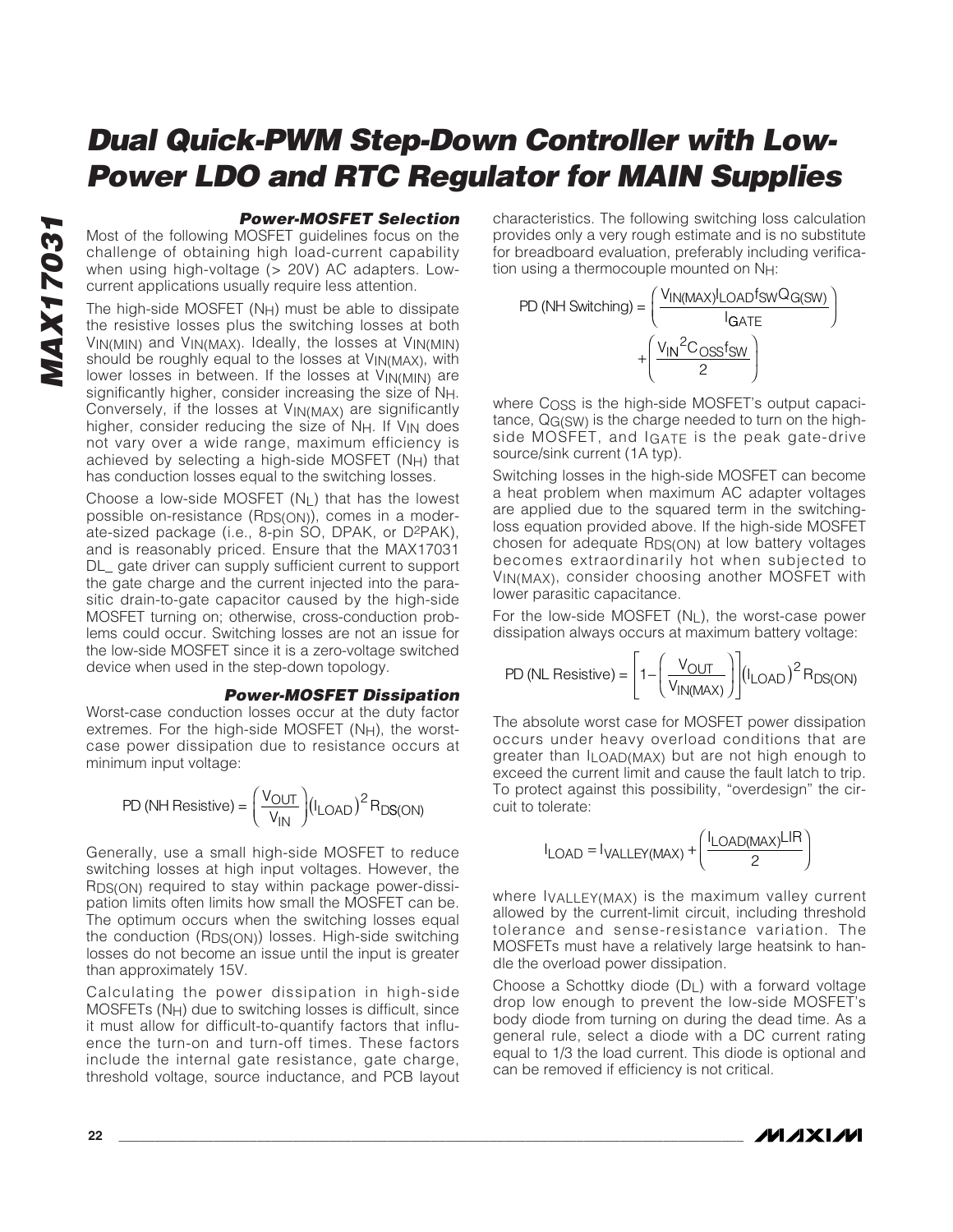#### **Applications Information**

#### **Step-Down Converter Dropout Performance**

The output voltage-adjustable range for continuousconduction operation is restricted by the nonadjustable minimum off-time one-shot. When working with low input voltages, the duty-factor limit must be calculated using worst-case values for on- and off-times. Manufacturing tolerances and internal propagation delays introduce an error to the TON K-factor. This error is greater at higher frequencies. Also, keep in mind that transient response performance of buck regulators operated too close to dropout is poor, and bulk output capacitance must often be added (see the VSAG equation in the Design Procedure section).

The absolute point of dropout is when the inductor current ramps down during the minimum off-time  $(\Delta I_D \cap W_N)$ as much as it ramps up during the on-time (ΔIUP). The ratio h =  $\Delta I \cup P/\Delta I$  nown indicates the controller's ability to slew the inductor current higher in response to increased load, and must always be greater than 1. As h approaches 1, the absolute minimum dropout point, the inductor current cannot increase as much during each switching cycle, and VSAG greatly increases unless additional output capacitance is used.

A reasonable minimum value for h is 1.5, but adjusting this up or down allows trade-offs between VSAG, output capacitance, and minimum operating voltage. For a given value of h, the minimum operating voltage can be calculated as:

$$
V_{IN(MIN)} = \frac{V_{OUT} + V_{DROP2}}{1 - \left(\frac{h \times t_{OFF(MIN)}}{K}\right)}
$$

where V<sub>DROP2</sub> is the parasitic voltage drop in the charge path (see the On-Time One-Shot section), tOFF(MIN) is from the Electrical Characteristics table, and K (1/fsw) is the switching period. The absolute minimum input voltage is calculated with  $h = 1$ .

If the calculated  $V_{IN(MIN)}$  is greater than the required minimum input voltage, then operating frequency must be reduced or output capacitance added to obtain an acceptable VSAG. If operation near dropout is anticipated, calculate VSAG to be sure of adequate transient response.

#### **Dropout Design Example:**

 $V$ OUT $2 = 2.5V$  $f_{SW} = 355kHz$  $K = 3.0 \mu s$ , worst-case  $K_{MIN} = 3.3 \mu s$   $to$ FF(MIN) = 500ns  $V_{DROP2} = 100mV$  $h = 1.5$ :



Calculating again with  $h = 1$  and the typical K-factor value ( $K = 3.3\mu s$ ) gives the absolute limit of dropout:

$$
V_{IN(MIN)} = \frac{2.5V + 0.1V}{1 - \left(\frac{1 \times 500 \text{ns}}{3.3 \text{ps}}\right)} = 3.06V
$$

Therefore, V<sub>IN</sub> must be greater than 3.06V, even with very large output capacitance, and a practical input voltage with reasonable output capacitance would be 3.47V.

#### **PCB Layout Guidelines**

Careful PCB layout is critical to achieving low switching losses and clean, stable operation. The switching power stage requires particular attention. If possible, mount all the power components on the top side of the board, with their ground terminals flush against one another. Follow these guidelines for good PCB layout:

- Keep the high-current paths short, especially at the ground terminals. This practice is essential for stable, jitter-free operation.
- Keep the power traces and load connections short. This practice is essential for high efficiency. Using thick copper PCBs (2oz vs. 1oz) can enhance fullload efficiency by 1% or more. Correctly routing PCB traces is a difficult task that must be approached in terms of fractions of centimeters, where a single milliohm of excess trace resistance causes a measurable efficiency penalty.
- Minimize current-sensing errors by connecting LX\_ directly to the drain of the low-side MOSFET.
- When trade-offs in trace lengths must be made, it is preferable to allow the inductor charging path to be made longer than the discharge path. For example, it is better to allow some extra distance between the input capacitors and the high-side MOSFET than to allow distance between the inductor and the lowside MOSFET or between the inductor and the output filter capacitor.
- Route high-speed switching nodes (BST\_, LX\_, DH\_, and DL\_) away from sensitive analog areas (REF, and OUT\_).

A sample layout is available in the MAX17031 Evaluation Kit data sheet.